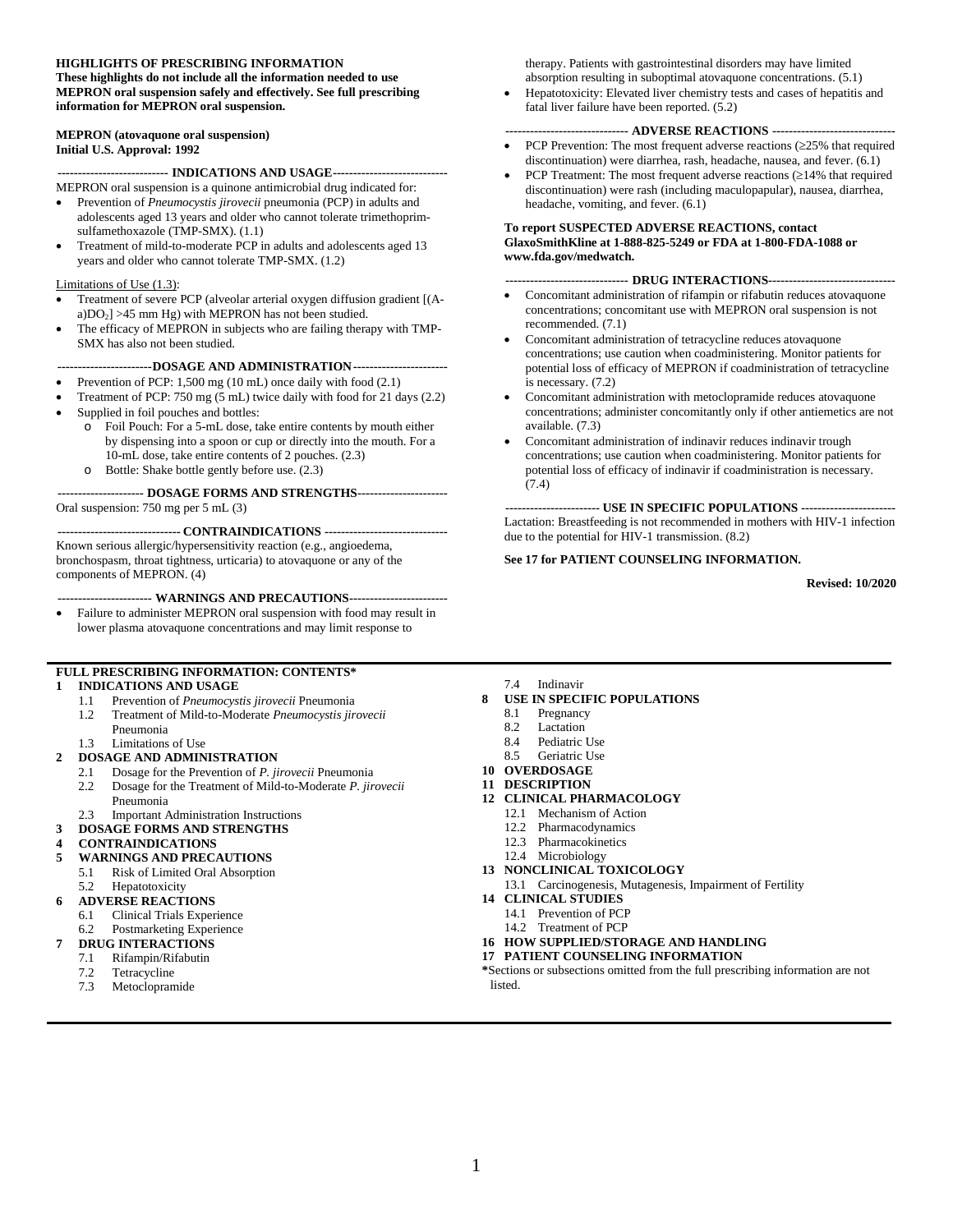## <span id="page-1-0"></span>**FULL PRESCRIBING INFORMATION**

## **1 INDICATIONS AND USAGE**

## <span id="page-1-1"></span>**1.1 Prevention of** *Pneumocystis jirovecii* **Pneumonia**

MEPRON oral suspension is indicated for the prevention of *Pneumocystis jirovecii* pneumonia (PCP) in adults and adolescents (aged 13 years and older) who cannot tolerate trimethoprimsulfamethoxazole (TMP-SMX).

## <span id="page-1-2"></span>**1.2 Treatment of Mild-to-Moderate** *Pneumocystis jirovecii* **Pneumonia**

MEPRON oral suspension is indicated for the acute oral treatment of mild-to-moderate PCP in adults and adolescents (aged 13 years and older) who cannot tolerate TMP-SMX.

## <span id="page-1-3"></span>**1.3 Limitations of Use**

Clinical experience with MEPRON for the treatment of PCP has been limited to subjects with mild-to-moderate PCP (alveolar-arterial oxygen diffusion gradient  $[(A-a)DO<sub>2</sub>] \le 45$  mm Hg). Treatment of more severe episodes of PCP with MEPRON has not been studied. The efficacy of MEPRON in subjects who are failing therapy with TMP-SMX has also not been studied.

## <span id="page-1-4"></span>**2 DOSAGE AND ADMINISTRATION**

## <span id="page-1-5"></span>**2.1 Dosage for the Prevention of** *P. jirovecii* **Pneumonia**

The recommended oral dosage is 1,500 mg (10 mL) once daily administered with food.

## <span id="page-1-6"></span>**2.2 Dosage for the Treatment of Mild-to-Moderate** *P. jirovecii* **Pneumonia**

The recommended oral dosage is 750 mg (5 mL) twice daily (total daily dose  $= 1,500$  mg) administered with food for 21 days.

## <span id="page-1-7"></span>**2.3 Important Administration Instructions**

Administer MEPRON oral suspension with food to avoid low plasma atovaquone concentrations that may limit response to therapy *[see Warnings and Precautions (5.1), Clinical Pharmacology (12.3)]*.

## MEPRON Foil Pouch

- Open each 5-mL pouch by folding along the dotted line and tearing open at horizontal slit as directed by arrow on pouch.
- For a 5-mL dose, take entire contents either by placing directly into the mouth or by dispensing into a dosing spoon (5 mL) or cup prior to administration by mouth.
- For a 10-mL dose, take the entire contents of 2 pouches.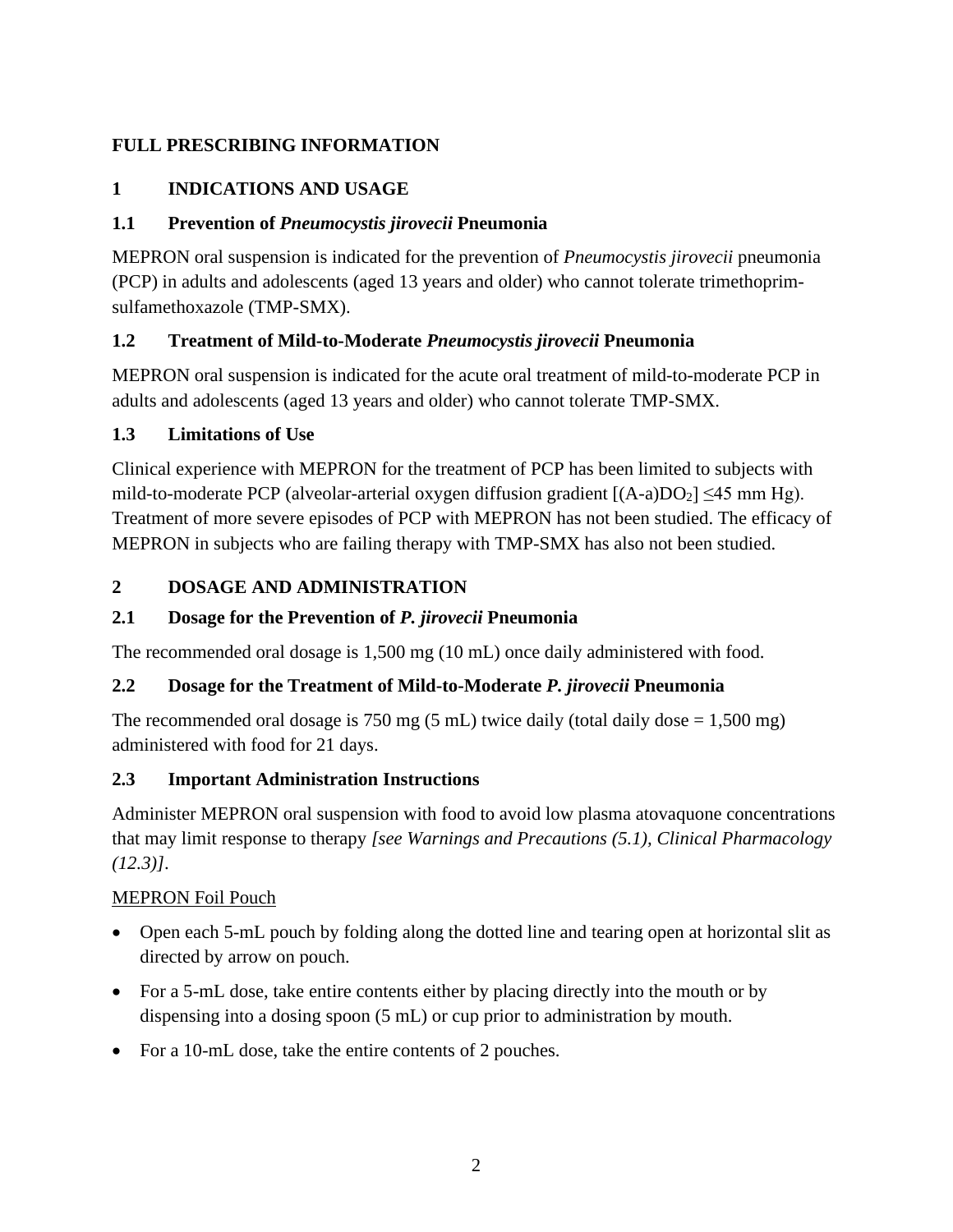## MEPRON Bottle

<span id="page-2-0"></span>Shake bottle gently before administering the recommended dosage.

## **3 DOSAGE FORMS AND STRENGTHS**

MEPRON is a bright yellow, citrus-flavored, oral suspension containing 750 mg of atovaquone per 5 mL. MEPRON is supplied in 210-mL bottles or 5-mL foil pouches.

## <span id="page-2-1"></span>**4 CONTRAINDICATIONS**

MEPRON oral suspension is contraindicated in patients who develop or have a history of hypersensitivity reactions (e.g., angioedema, bronchospasm, throat tightness, urticaria) to atovaquone or any of the components of MEPRON.

## <span id="page-2-2"></span>**5 WARNINGS AND PRECAUTIONS**

## <span id="page-2-3"></span>**5.1 Risk of Limited Oral Absorption**

Absorption of orally administered MEPRON oral suspension is limited but can be significantly increased when the drug is taken with food. Failure to administer MEPRON oral suspension with food may result in lower plasma atovaquone concentrations and may limit response to therapy. Consider therapy with other agents in patients who have difficulty taking MEPRON oral suspension with food or in patients who have gastrointestinal disorders that may limit absorption of oral medications *[see Clinical Pharmacology (12.3)]*.

## <span id="page-2-4"></span>**5.2 Hepatotoxicity**

Cases of cholestatic hepatitis, elevated liver enzymes, and fatal liver failure have been reported in patients treated with atovaquone *[see Adverse Reactions (6.2)]*.

If treating patients with severe hepatic impairment, closely monitor patients following administration of MEPRON.

## <span id="page-2-5"></span>**6 ADVERSE REACTIONS**

The following adverse reaction is discussed in another section of the labeling:

• Hepatotoxicity *[see Warnings and Precautions (5.2)]*.

## <span id="page-2-6"></span>**6.1 Clinical Trials Experience**

Because clinical trials are conducted under widely varying conditions, adverse reaction rates observed in the clinical trials of a drug cannot be directly compared with rates in the clinical trials of another drug and may not reflect the rates observed in practice.

Additionally, because many subjects who participated in clinical trials with MEPRON had complications of advanced human immunodeficiency virus (HIV) disease, it was often difficult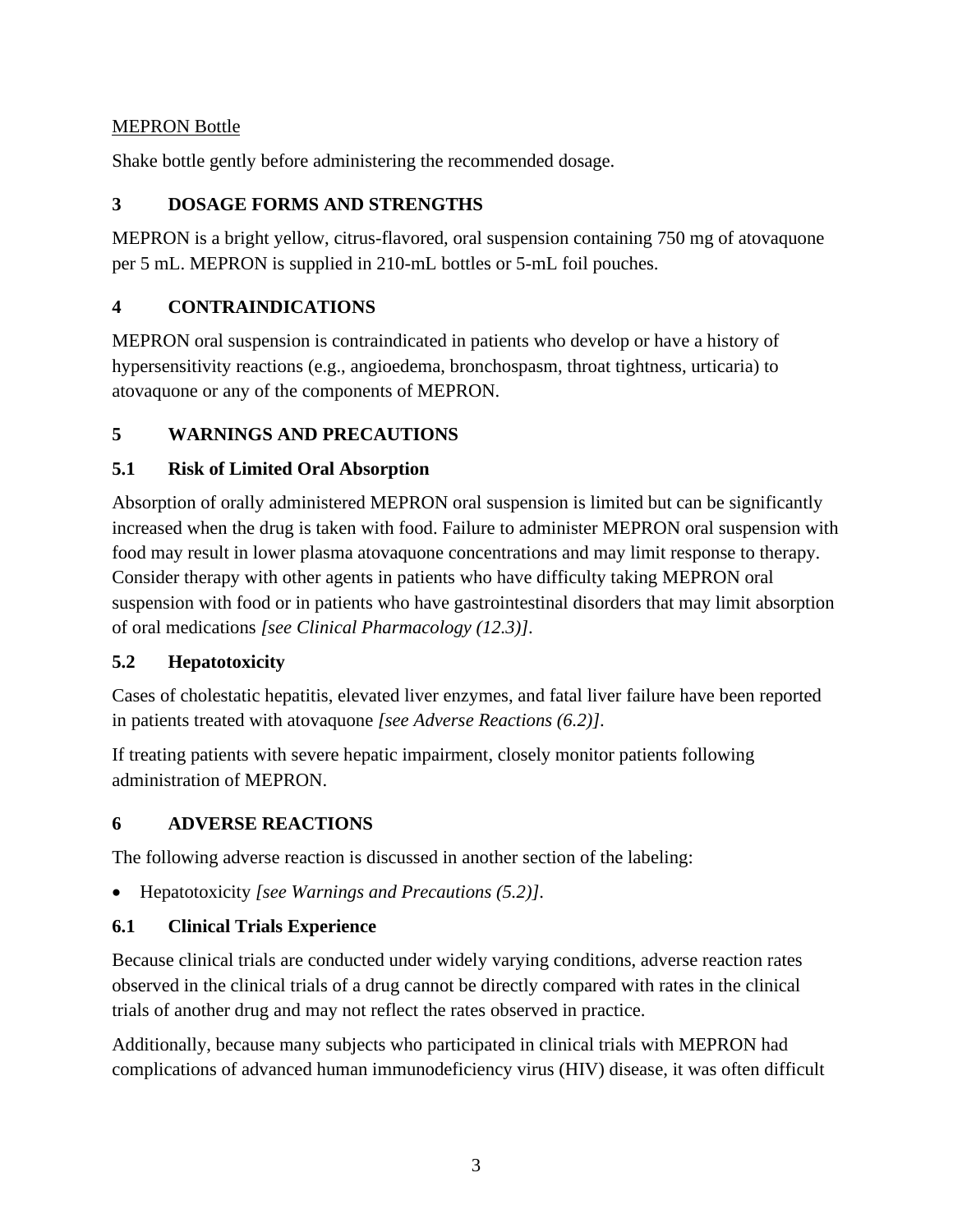to distinguish adverse reactions caused by MEPRON from those caused by underlying medical conditions.

#### PCP Prevention Trials

In 2 clinical trials, MEPRON oral suspension was compared with dapsone or aerosolized pentamidine in HIV-1–infected adolescent (13 to 18 years) and adult subjects at risk of PCP (CD4 count  $\langle 200 \text{ cells/mm}^3$  or a prior episode of PCP) and unable to tolerate TMP-SMX.

*Dapsone Comparative Trial:* In the dapsone comparative trial (n = 1,057), the majority of subjects were white (64%), male (88%), and receiving prophylaxis for PCP at randomization (73%); the mean age was 38 years. Subjects received MEPRON oral suspension 1,500 mg once daily (n = 536) or dapsone 100 mg once daily (n = 521); median durations of exposure were 6.7 and 6.5 months, respectively. Adverse reaction data were collected only for adverse reactions requiring discontinuation of treatment, which occurred at similar frequencies in subjects treated with MEPRON oral suspension or dapsone (Table 1). Among subjects taking neither dapsone nor atovaquone at enrollment ( $n = 487$ ), adverse reactions requiring discontinuation of treatment occurred in 43% of subjects treated with dapsone and 20% of subjects treated with MEPRON oral suspension. Gastrointestinal adverse reactions (nausea, diarrhea, and vomiting) were more frequently reported in subjects treated with MEPRON oral suspension (Table 1).

|                         | <b>All Subjects</b>                                            |                                             |  |  |  |
|-------------------------|----------------------------------------------------------------|---------------------------------------------|--|--|--|
|                         | <b>MEPRON Oral Suspension</b><br>$1,500$ mg/day<br>$(n = 536)$ | <b>Dapsone</b><br>100 mg/day<br>$(n = 521)$ |  |  |  |
| <b>Adverse Reaction</b> | $\frac{0}{0}$                                                  | $\frac{0}{0}$                               |  |  |  |
| Rash                    | 6.3                                                            | 8.8                                         |  |  |  |
| Nausea                  | 4.1                                                            | 0.6                                         |  |  |  |
| Diarrhea                | 3.2                                                            | 0.2                                         |  |  |  |
| Vomiting                | 2.2                                                            | 0.6                                         |  |  |  |

**Table 1. Percentage (>2%) of Subjects with Selected Adverse Reactions Requiring Discontinuation of Treatment in the Dapsone Comparative PCP Prevention Trial**

*Aerosolized Pentamidine Comparative Trial:* In the aerosolized pentamidine comparative trial  $(n = 549)$ , the majority of subjects were white (79%), male (92%), and were primary prophylaxis patients at enrollment (58%); the mean age was 38 years. Subjects received MEPRON oral suspension once daily at a dose of 750 mg ( $n = 188$ ) or 1,500 mg ( $n = 175$ ) or received aerosolized pentamidine 300 mg every 4 weeks ( $n = 186$ ); the median durations of exposure were 6.2, 6.0, and 7.8 months, respectively. Table 2 summarizes the clinical adverse reactions reported by ≥20% of the subjects receiving either the 1,500-mg dose of MEPRON oral suspension or aerosolized pentamidine.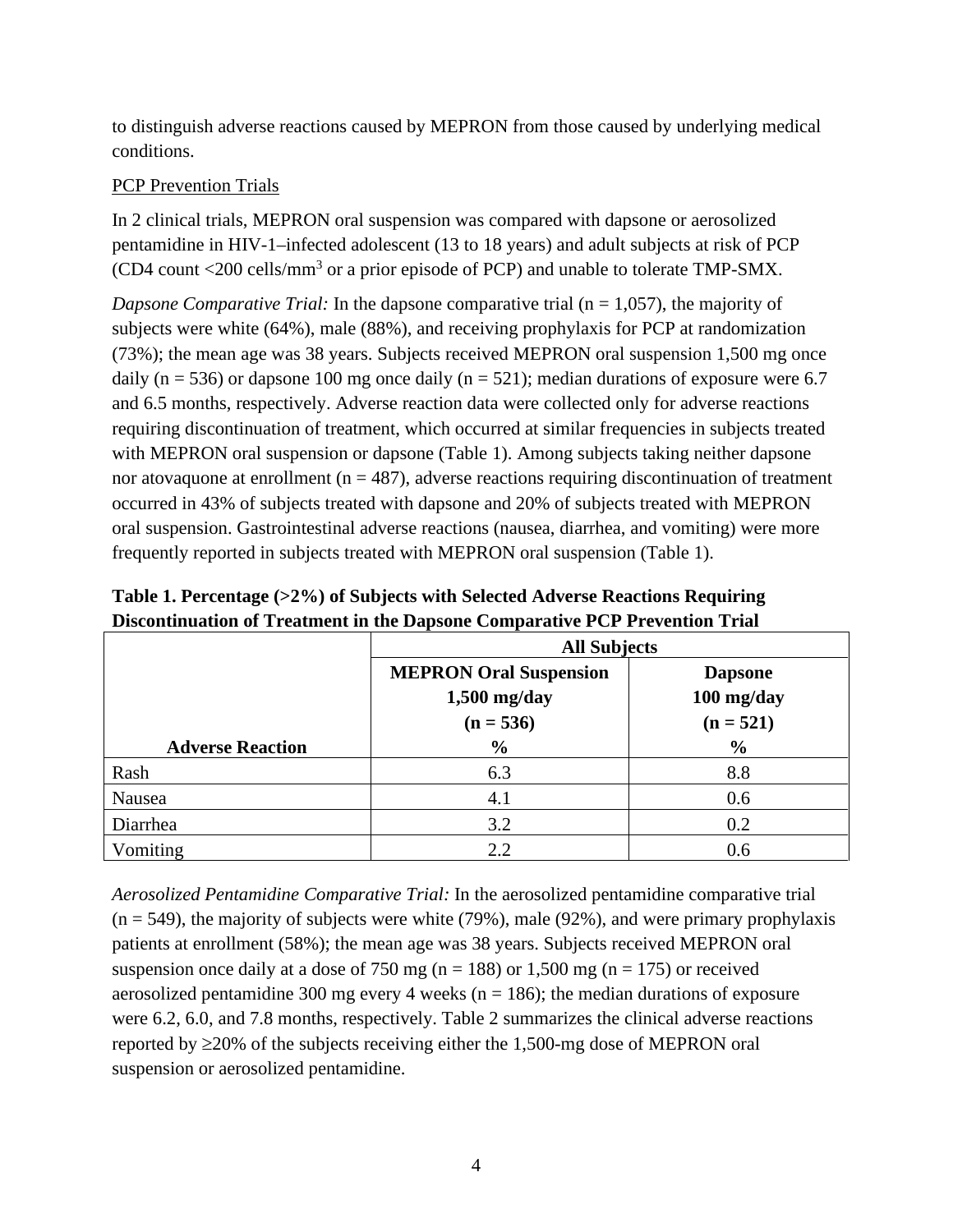Rash occurred more often in subjects treated with MEPRON oral suspension (46%) than in subjects treated with aerosolized pentamidine (28%). Treatment-limiting adverse reactions occurred in 25% of subjects treated with MEPRON oral suspension 1,500 mg once daily and in 7% of subjects treated with aerosolized pentamidine. The most frequent adverse reactions requiring discontinuation of dosing in the group receiving MEPRON oral suspension 1,500 mg once daily were rash (6%), diarrhea (4%), and nausea (3%). The most frequent adverse reaction requiring discontinuation of dosing in the group receiving aerosolized pentamidine was bronchospasm (2%).

|                         | <b>MEPRON Oral Suspension</b><br>$1,500$ mg/day<br>$(n = 175)$ | <b>Aerosolized Pentamidine</b><br>$(n = 186)$ |
|-------------------------|----------------------------------------------------------------|-----------------------------------------------|
| <b>Adverse Reaction</b> | $\frac{0}{0}$                                                  | $\frac{6}{6}$                                 |
| Diarrhea                | 42                                                             | 35                                            |
| Rash                    | 39                                                             | 28                                            |
| Headache                | 28                                                             | 22                                            |
| Nausea                  | 26                                                             | 23                                            |
| Fever                   | 25                                                             | 18                                            |
| Rhinitis                | 24                                                             | 17                                            |

**Table 2. Percentage (**≥**20%) of Subjects with Selected Adverse Reactions in the Aerosolized Pentamidine Comparative PCP Prevention Trial**

Other reactions occurring in  $\geq 10\%$  of subjects receiving the recommended dose of MEPRON oral suspension (1,500 mg once daily) included vomiting, sweating, flu syndrome, sinusitis, pruritus, insomnia, depression, and myalgia.

## PCP Treatment Trials

Safety information is presented from 2 clinical efficacy trials of the MEPRON tablet formulation: 1) a randomized, double-blind trial comparing MEPRON tablets with TMP-SMX in subjects with acquired immunodeficiency syndrome (AIDS) and mild-to-moderate PCP  $[(A-a)DO<sub>2</sub>] \le 45$  mm Hg and PaO<sub>2</sub>  $\ge 60$  mm Hg on room air; 2) a randomized, open-label trial comparing MEPRON tablets with intravenous (IV) pentamidine isethionate in subjects with mild-to-moderate PCP who could not tolerate trimethoprim or sulfa antimicrobials.

*TMP-SMX Comparative Trial:* In the TMP-SMX comparative trial (n = 408), the majority of subjects were white (66%) and male (95%); the mean age was 36 years. Subjects received MEPRON 750 mg (three 250-mg tablets) 3 times daily for 21 days or TMP 320 mg plus SMX 1,600 mg 3 times daily for 21 days; median durations of exposure were 21 and 15 days, respectively.

Table 3 summarizes all clinical adverse reactions reported by  $\geq$ 10% of the trial population regardless of attribution. Nine percent of subjects who received MEPRON and 24% of subjects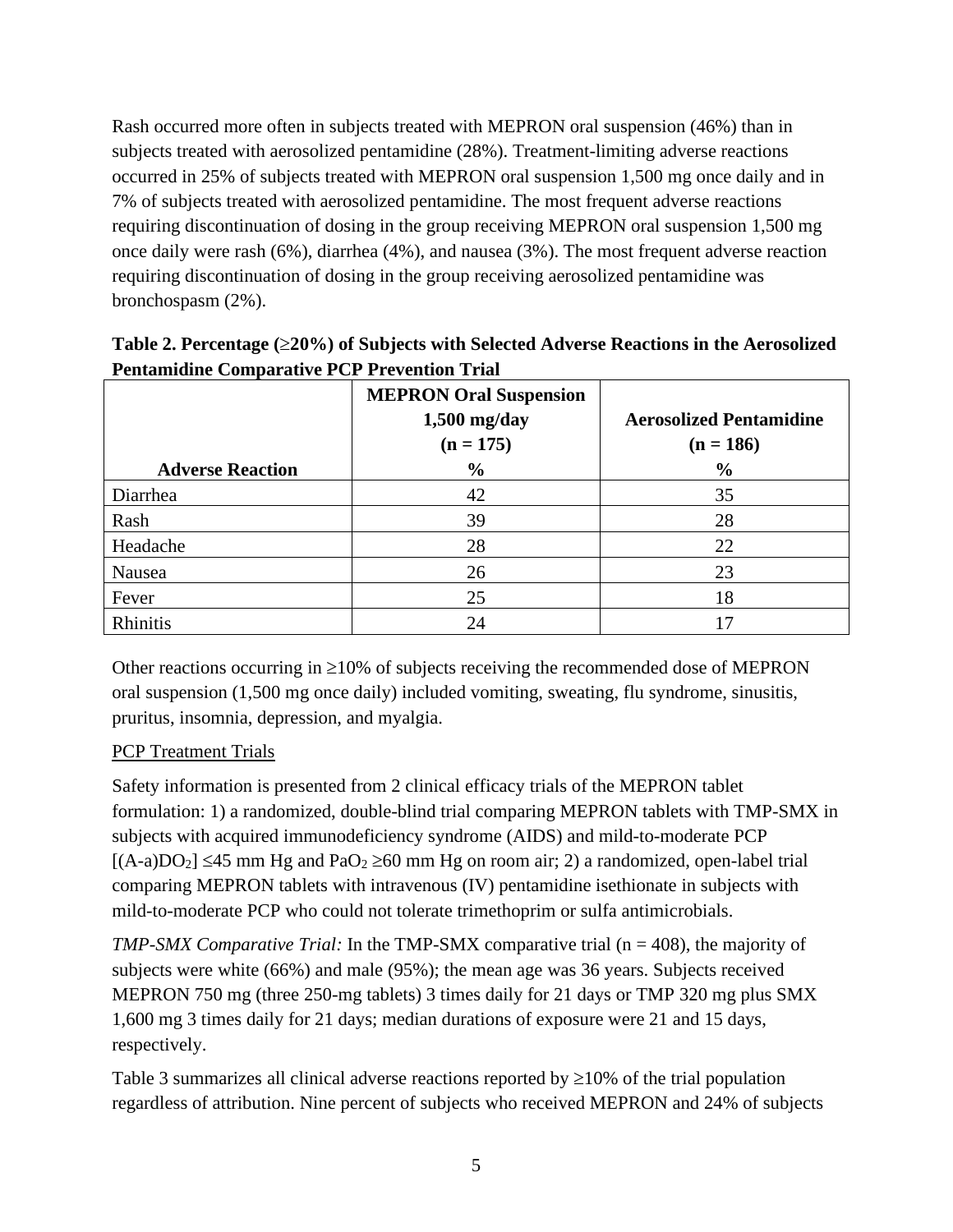who received TMP-SMX discontinued therapy due to an adverse reaction. Among the subjects who discontinued, 4% of subjects receiving MEPRON and 8% of subjects in the TMP-SMX group discontinued therapy due to rash.

The incidence of adverse reactions with MEPRON oral suspension at the recommended dose (750 mg twice daily) was similar to that seen with the tablet formulation.

| Table 3. Percentage $(\geq 10\%)$ of Subjects with Selected Adverse Reactions in the TMP-SMX |
|----------------------------------------------------------------------------------------------|
| <b>Comparative PCP Treatment Trial</b>                                                       |

|                                | <b>MEPRON Tablets</b><br>$(n = 203)$ | <b>TMP-SMX</b><br>$(n = 205)$ |  |  |
|--------------------------------|--------------------------------------|-------------------------------|--|--|
| <b>Adverse Reaction</b>        | $\frac{0}{0}$                        | $\frac{0}{0}$                 |  |  |
| Rash (including maculopapular) | 23                                   | 34                            |  |  |
| Nausea                         | 21                                   | 44                            |  |  |
| Diarrhea                       | 19                                   |                               |  |  |
| Headache                       | 16                                   | 22                            |  |  |
| Vomiting                       | 14                                   | 35                            |  |  |
| Fever                          | 14                                   | 25                            |  |  |
| Insomnia                       | 10                                   | Q                             |  |  |

Two percent of subjects treated with MEPRON and 7% of subjects treated with TMP-SMX had therapy prematurely discontinued due to elevations in ALT/AST.

*Pentamidine Comparative Trial:* In the pentamidine comparative trial (n = 174), the majority of subjects in the primary therapy trial population ( $n = 145$ ) were white (72%) and male (97%); the mean age was 37 years. Subjects received MEPRON 750 mg (three 250-mg tablets) 3 times daily for 21 days or a 3- to 4-mg/kg single pentamidine isethionate IV infusion daily for 21 days; the median durations of exposure were 21 and 14 days, respectively.

Table 4 summarizes the clinical adverse reactions reported by  $\geq 10\%$  of the primary therapy trial population regardless of attribution. Fewer subjects who received MEPRON reported adverse reactions than subjects who received pentamidine (63% vs. 72%). However, only 7% of subjects discontinued treatment with MEPRON due to adverse reactions, while 41% of subjects who received pentamidine discontinued treatment for this reason. Of the 5 subjects who discontinued therapy with MEPRON, 3 reported rash (4%). Rash was not severe in any subject. The most frequently cited reasons for discontinuation of pentamidine therapy were hypoglycemia (11%) and vomiting (9%).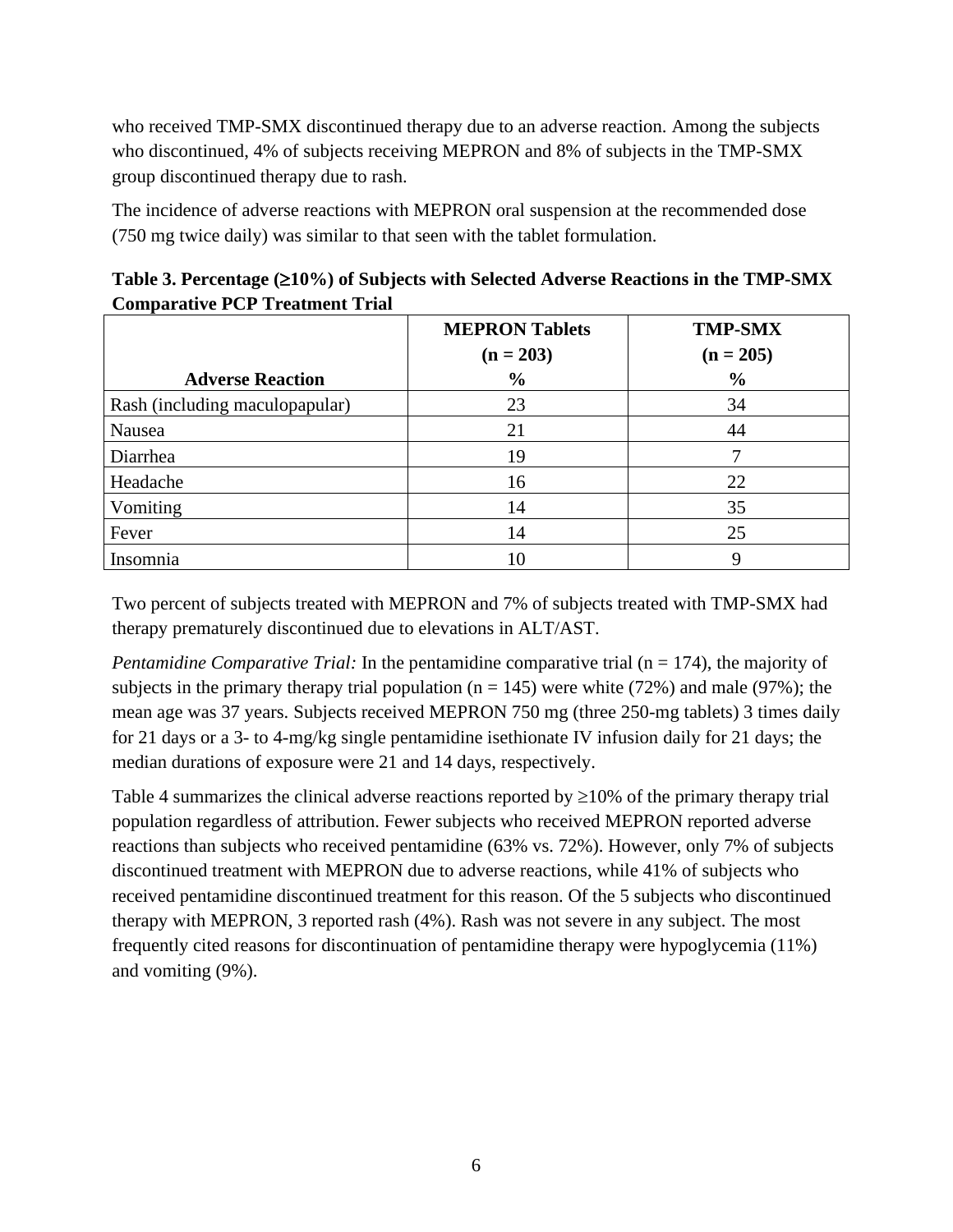|                         | $\lambda$ - $\lambda$ - $\lambda$ - $\lambda$ $\lambda$<br>~г.<br>$\sim$ $\sim$ $\sim$ $\sim$ $\sim$ $\sim$ $\sim$ $\sim$ |                                  |  |  |  |  |
|-------------------------|---------------------------------------------------------------------------------------------------------------------------|----------------------------------|--|--|--|--|
|                         | <b>MEPRON Tablets</b><br>$(n = 73)$                                                                                       | <b>Pentamidine</b><br>$(n = 71)$ |  |  |  |  |
| <b>Adverse Reaction</b> | $\frac{0}{0}$                                                                                                             | $\frac{0}{0}$                    |  |  |  |  |
| Fever                   | 40                                                                                                                        | 25                               |  |  |  |  |
| Nausea                  | 22                                                                                                                        | 37                               |  |  |  |  |
| Rash                    | 22                                                                                                                        | 13                               |  |  |  |  |
| Diarrhea                | 21                                                                                                                        | 31                               |  |  |  |  |
| Insomnia                | 19                                                                                                                        | 14                               |  |  |  |  |
| Headache                | 18                                                                                                                        | 28                               |  |  |  |  |
| Vomiting                | 14                                                                                                                        | 17                               |  |  |  |  |
| Cough                   | 14                                                                                                                        |                                  |  |  |  |  |
| Sweat                   | 10                                                                                                                        | 3                                |  |  |  |  |
| Monilia, oral           | 10                                                                                                                        | 3                                |  |  |  |  |

**Table 4. Percentage (**≥**10%) of Subjects with Selected Adverse Reactions in the Pentamidine Comparative PCP Treatment Trial (Primary Therapy Group)**

Laboratory abnormality was reported as the reason for discontinuation of treatment in 2 of 73 subjects (3%) who received MEPRON, and in 14 of 71 subjects (20%) who received pentamidine. One subject (1%) receiving MEPRON had elevated creatinine and BUN levels and 1 subject (1%) had elevated amylase levels. In this trial, elevated levels of amylase occurred in subjects (8% versus 4%) receiving MEPRON tablets or pentamidine, respectively.

## <span id="page-6-0"></span>**6.2 Postmarketing Experience**

The following adverse reactions have been identified during post-approval use of MEPRON oral suspension. Because these reactions are reported voluntarily from a population of uncertain size, it is not always possible to reliably estimate their frequency or establish a causal relationship to drug exposure.

Blood and Lymphatic System Disorders

Methemoglobinemia, thrombocytopenia.

Immune System Disorders

Hypersensitivity reactions including angioedema, bronchospasm, throat tightness, and urticaria.

Eye Disorders

Vortex keratopathy.

Gastrointestinal Disorders

Pancreatitis.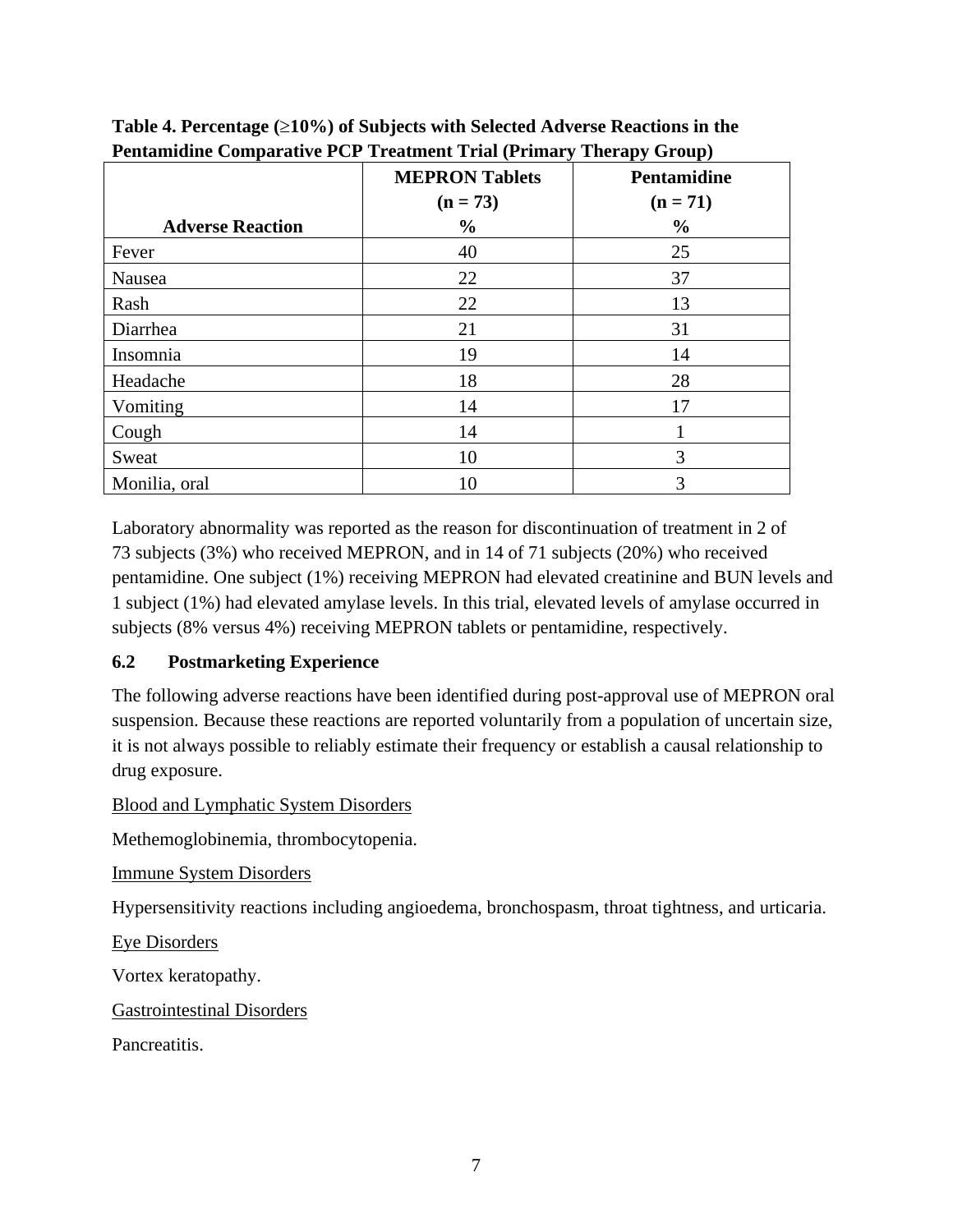Hepatobiliary Disorders Hepatitis, fatal liver failure.

Skin and Subcutaneous Tissue Disorders

Erythema multiforme, Stevens-Johnson syndrome, and skin desquamation.

Renal and Urinary Disorders

<span id="page-7-0"></span>Acute renal impairment.

# **7 DRUG INTERACTIONS**

## <span id="page-7-1"></span>**7.1 Rifampin/Rifabutin**

Concomitant administration of rifampin or rifabutin and MEPRON oral suspension is known to reduce atovaquone concentrations *[see Clinical Pharmacology (12.3)]*. Concomitant administration of MEPRON oral suspension and rifampin or rifabutin is not recommended.

## <span id="page-7-2"></span>**7.2 Tetracycline**

Concomitant administration of tetracycline and MEPRON oral suspension has been associated with a reduction in plasma concentrations of atovaquone *[see Clinical Pharmacology (12.3)]*. Caution should be used when prescribing tetracycline concomitantly with MEPRON oral suspension. Monitor patients for potential loss of efficacy of MEPRON if coadministration is necessary.

## <span id="page-7-3"></span>**7.3 Metoclopramide**

Metoclopramide may reduce the bioavailability of atovaquone and should be used only if other antiemetics are not available *[see Clinical Pharmacology (12.3)]*.

## <span id="page-7-4"></span>**7.4 Indinavir**

Concomitant administration of atovaquone and indinavir did not result in any change in the steady-state AUC and C<sub>max</sub> of indinavir but resulted in a decrease in the C<sub>trough</sub> of indinavir *[see Clinical Pharmacology (12.3)]*. Caution should be exercised when prescribing MEPRON oral suspension with indinavir due to the decrease in trough concentrations of indinavir. Monitor patients for potential loss of efficacy of indinavir if coadministration with MEPRON oral suspension is necessary.

# <span id="page-7-5"></span>**8 USE IN SPECIFIC POPULATIONS**

# <span id="page-7-6"></span>**8.1 Pregnancy**

## Risk Summary

Available data from postmarketing experience with use of MEPRON in pregnant women are insufficient to identify a drug-associated risk for major birth defects, miscarriage, or adverse maternal or fetal outcomes. Pregnant women with HIV who are infected with PCP are at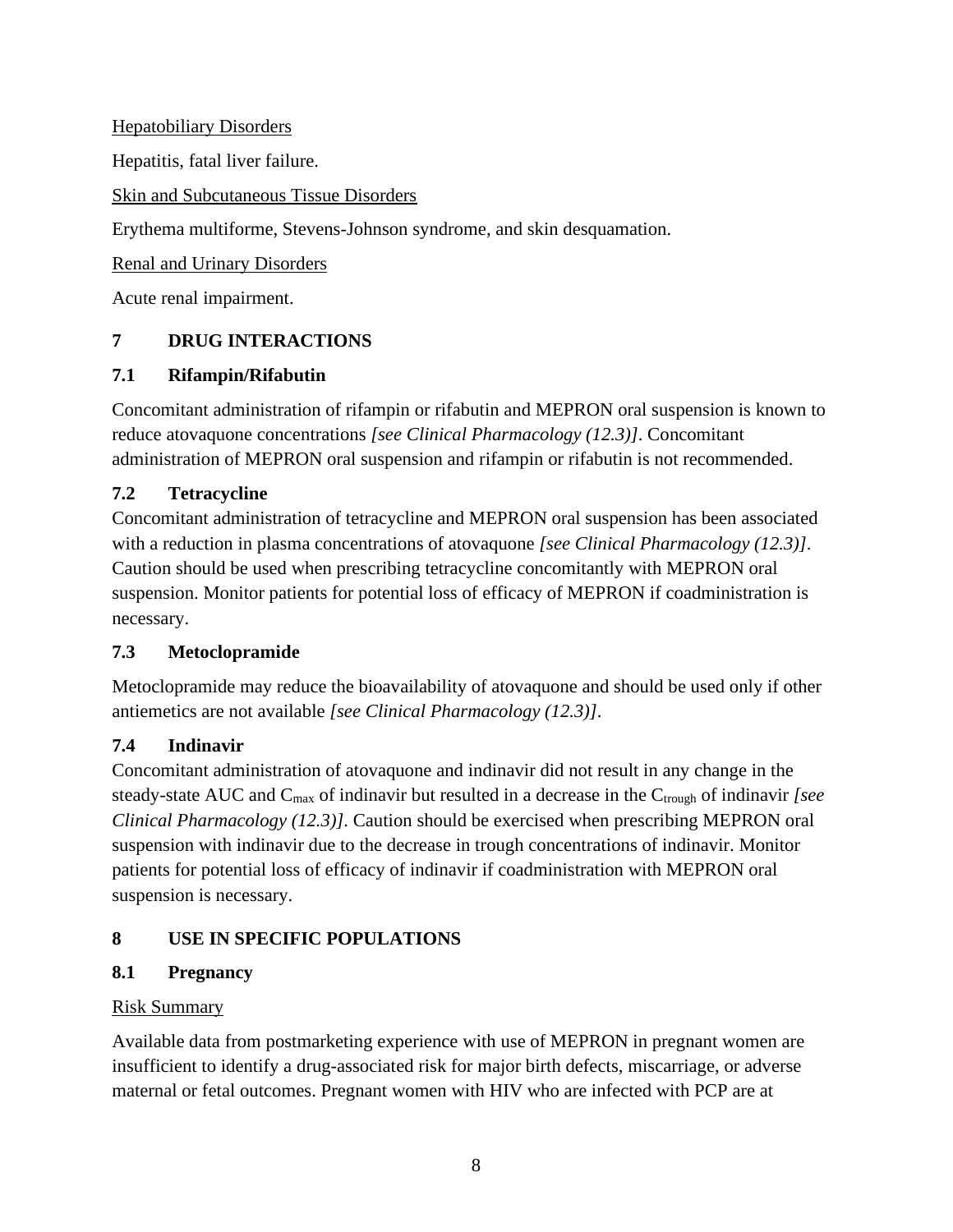increased risk of adverse pregnancy outcomes *(see Clinical Considerations)*. Atovaquone given orally by gavage to pregnant rats and rabbits during organogenesis did not cause fetal malformations at plasma concentrations up to 3 times and 0.5 times, respectively, the estimated human exposure based on steady-state plasma concentrations *(see Data)*.

The estimated background risk of major birth defects and miscarriage for the indicated population is unknown. All pregnancies have a background risk of birth defect, loss, or other adverse outcomes. In the U.S. general population, the background risk of major birth defects and miscarriage in clinically recognized pregnancies is 2% to 4% and 15% to 20%, respectively.

### Clinical Considerations

*Disease-Associated Maternal and/or Embryo/Fetal Risk:* Pregnant women with HIV who are infected with PCP are at increased risk of severe illness and maternal death associated with PCP compared with non-pregnant women.

### Data

*Animal Data:* Atovaquone administered in oral doses of 250, 500, and 1,000 mg/kg/day to pregnant rats during organogenesis (Gestation Day [GD] 6 to GD15) did not cause maternal or embryo-fetal toxicity at doses up to 1,000 mg/kg/day corresponding to maternal plasma concentrations approximately 3 times the estimated human exposure during the treatment of PCP based on steady-state plasma concentrations. In pregnant rabbits, atovaquone administered in oral doses of 300, 600, and 1,200 mg/kg/day during organogenesis (GD6 to GD18) caused decreased fetal body length at a maternally toxic dose of 1,200 mg/kg/day corresponding to a plasma concentration that is approximately 0.5 times the estimated human exposure based on steady-state plasma concentrations. In a pre- and post-natal study in rats, atovaquone administered in oral doses of 250, 500, and 1,000 mg/kg/day from GD15 until Lactation Day (LD) 20 did not impair the growth or developmental effects in first generation offspring at doses up to 1,000 mg/kg/day corresponding to approximately 3 times the estimated human exposure based on steady-state plasma concentrations during the treatment of PCP. Atovaquone crossed the placenta and was present in fetal rat and rabbit tissue.

## <span id="page-8-0"></span>**8.2 Lactation**

## Risk Summary

The Centers for Disease Control and Prevention recommend that HIV-1–infected mothers not breastfeed their infants to avoid risking postnatal transmission of HIV-1. There are no data on the presence of atovaquone in human milk, the effects on the breastfed child, or the effects on milk production. Atovaquone was detected in rat milk when lactating rats were administered oral atovaquone *(see Data)*. When a drug is present in animal milk, it is likely the drug will be present in human milk. Because of the potential for HIV-1 transmission to HIV-negative infants, instruct mothers with HIV-1 not to breastfeed if they are taking MEPRON for the prevention or treatment of PCP.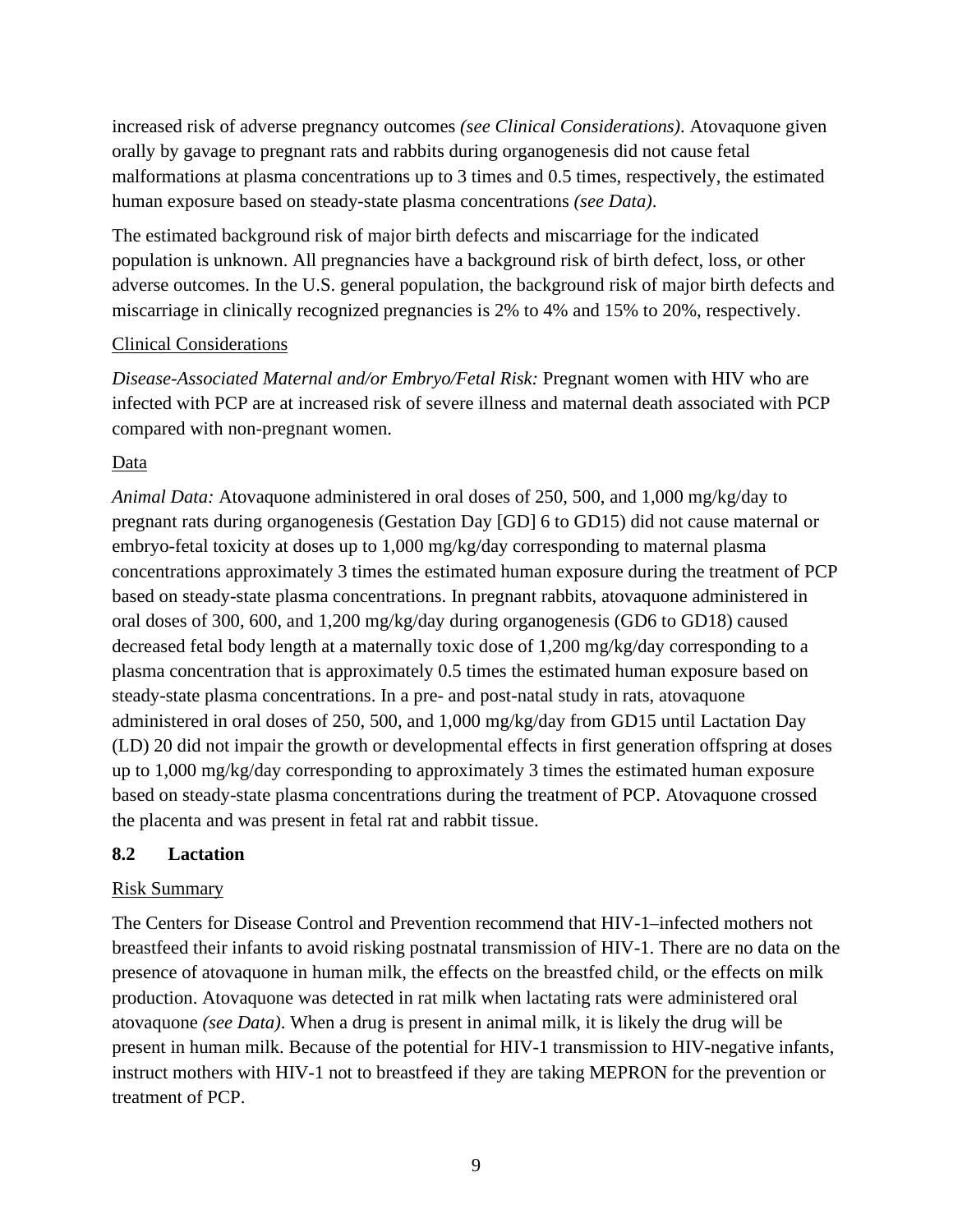## Data

In a rat study with doses of 10 and 250 mg/kg given orally by gavage on postpartum Day 11, atovaquone concentrations in the milk were 30% of the concurrent atovaquone concentrations in the maternal plasma at both doses. The concentration of drug in animal milk does not necessarily predict the concentration of drug in human milk.

## <span id="page-9-0"></span>**8.4 Pediatric Use**

Evidence of safety and effectiveness in pediatric patients (aged 12 years and younger) has not been established. In a trial of MEPRON oral suspension administered once daily with food for 12 days to 27 HIV-1–infected, asymptomatic infants and children aged between 1 month and 13 years, the pharmacokinetics of atovaquone were age-dependent. The average steady-state plasma atovaquone concentrations in the 24 subjects with available concentration data are shown in Table 5.

|                | Dose of MEPRON Oral Suspension             |                                  |                    |  |  |  |
|----------------|--------------------------------------------|----------------------------------|--------------------|--|--|--|
|                | $10 \frac{\text{mg}}{\text{kg}}$           | $30 \frac{\text{mg}}{\text{kg}}$ | $45 \text{ mg/kg}$ |  |  |  |
| Age            | Average $C_{ss}$ in mcg/mL (mean $\pm$ SD) |                                  |                    |  |  |  |
| 1-3 months     | 5.9                                        | $27.8 \pm 5.8$                   |                    |  |  |  |
|                | $(n=1)$                                    | $(n = 4)$                        |                    |  |  |  |
| $>3-24$ months | $5.7 \pm 5.1$                              | $9.8 \pm 3.2$                    | $15.4 \pm 6.6$     |  |  |  |
|                | $(n = 4)$                                  | $(n = 4)$                        | $(n=4)$            |  |  |  |
| $>2-13$ years  | $16.8 \pm 6.4$                             | $37.1 \pm 10.9$                  |                    |  |  |  |
|                | $(n = 4)$                                  | $(n = 3)$                        |                    |  |  |  |

**Table 5. Average Steady-state Plasma Atovaquone Concentrations in Pediatric Subjects**

 $C_{ss}$  = Concentration at steady state.

## <span id="page-9-1"></span>**8.5 Geriatric Use**

Clinical trials of MEPRON did not include sufficient numbers of subjects aged 65 years and older to determine whether they respond differently from younger subjects.

# <span id="page-9-2"></span>**10 OVERDOSAGE**

Overdoses up to 31,500 mg of atovaquone have been reported. In one such patient who also took an unspecified dose of dapsone, methemoglobinemia occurred. Rash has also been reported after overdose. There is no known antidote for atovaquone, and it is currently unknown if atovaquone is dialyzable.

# <span id="page-9-3"></span>**11 DESCRIPTION**

MEPRON (atovaquone oral suspension) is a quinone antimicrobial drug. The chemical name of atovaquone is *trans*-2-[4-(4-chlorophenyl)cyclohexyl]-3-hydroxy-1,4-naphthalenedione.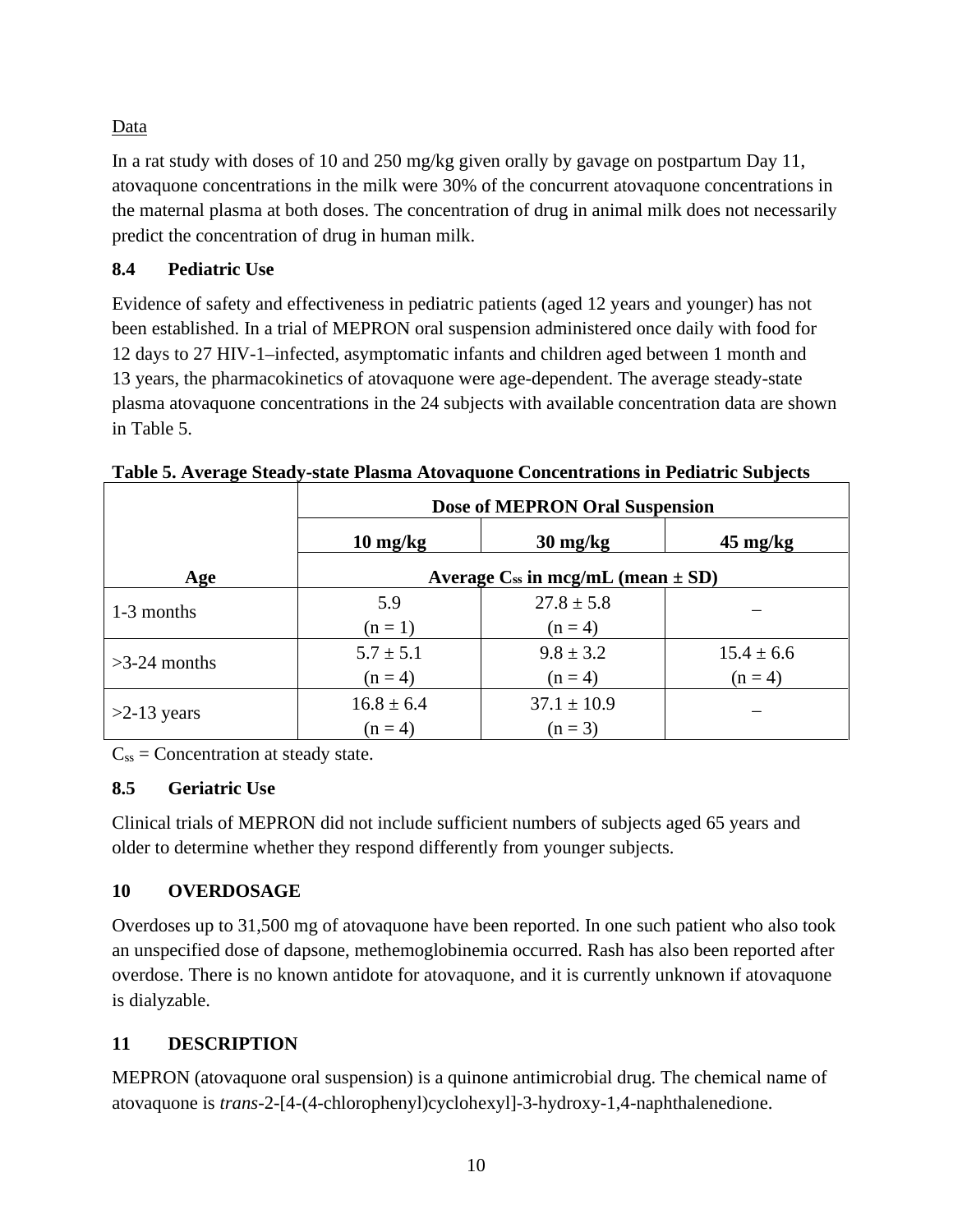Atovaquone is a yellow crystalline solid that is practically insoluble in water. It has a molecular weight of 366.84 and the molecular formula  $C_{22}H_{19}ClO_3$ . The compound has the following structural formula:



MEPRON oral suspension is a formulation of micro-fine particles of atovaquone.

Each 5 mL of MEPRON oral suspension contains 750 mg of atovaquone and the inactive ingredients benzyl alcohol, flavor, poloxamer 188, purified water, saccharin sodium, and xanthan gum.

## <span id="page-10-0"></span>**12 CLINICAL PHARMACOLOGY**

## <span id="page-10-1"></span>**12.1 Mechanism of Action**

Atovaquone is a quinone antimicrobial drug *[see Microbiology (12.4)]*.

## <span id="page-10-2"></span>**12.2 Pharmacodynamics**

## Relationship between Plasma Atovaquone Concentrations and Clinical Outcome

In a comparative clinical trial, HIV/AIDS subjects received atovaquone tablets 750 mg 3 times daily or TMP-SMX for treatment of mild-to-moderate PCP for 21 days *[see Clinical Studies (14.2)]*; the relationship between atovaquone plasma concentrations and successful treatment outcome from 113 of these subjects for whom both steady-state drug concentrations and outcome data were available is shown in Table 6.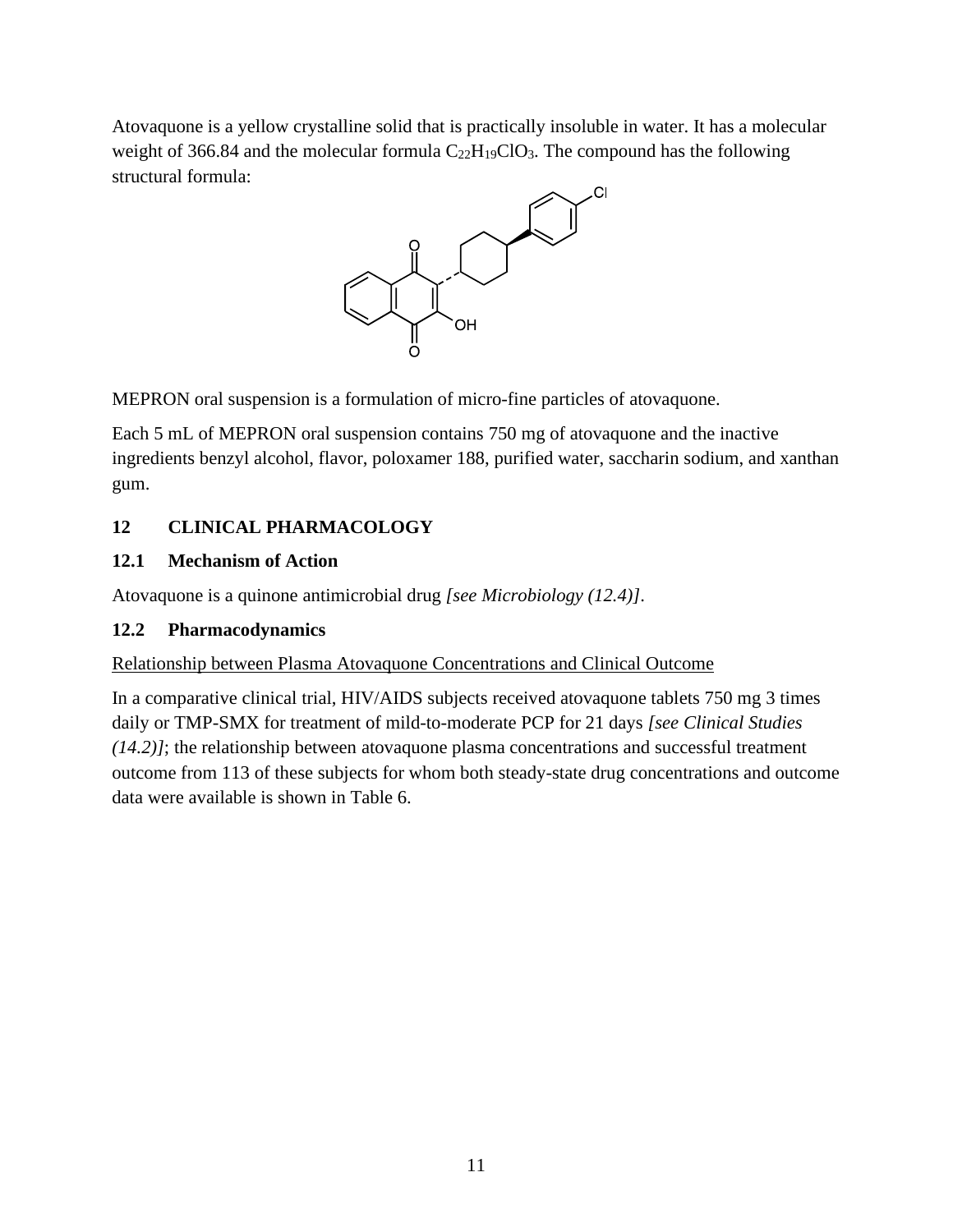| <b>Steady-State Plasma Atovaquone</b> | <b>Successful Treatment<sup>a</sup></b> |  |  |  |
|---------------------------------------|-----------------------------------------|--|--|--|
| <b>Concentrations</b>                 | No. of Successes/No. in Group           |  |  |  |
| (mcg/mL)                              | $(\%)$                                  |  |  |  |
| 0 to $<$ 5                            | $0/6(0\%)$                              |  |  |  |
| $5$ to $<$ 10                         | 18/26 (69%)                             |  |  |  |
| 10 to $<$ 15                          | 30/38 (79%)                             |  |  |  |
| 15 to $<$ 20                          | 18/19 (95%)                             |  |  |  |
| $\geq$ 20                             | 24/24 (100%)                            |  |  |  |

**Table 6. Relationship between Plasma Atovaquone Concentrations and Successful Treatment Outcome**

<sup>a</sup> Successful treatment outcome was defined as improvement in clinical and respiratory measures persisting at least 4 weeks after cessation of therapy. Improvement in clinical and respiratory measures was assessed using a composite of parameters that included oral body temperature, respiratory rate, and severity scores for cough, dyspnea, and chest pain/tightness.

### Cardiac Effects

The effect of MEPRON oral suspension on the QT interval is unknown in humans.

### <span id="page-11-0"></span>**12.3 Pharmacokinetics**

Plasma atovaquone concentrations do not increase proportionally with dose following ascending repeat-dose administration of MEPRON oral suspension in healthy subjects. When MEPRON oral suspension was administered with food at dosage regimens of 500 mg once daily, 750 mg once daily, and 1,000 mg once daily, mean (±SD) steady-state plasma atovaquone concentrations were  $11.7 \pm 4.8$ ,  $12.5 \pm 5.8$ , and  $13.5 \pm 5.1$  mcg/mL, respectively. The corresponding mean  $(\pm SD)$  C<sub>max</sub> concentrations were  $15.1 \pm 6.1$ ,  $15.3 \pm 7.6$ , and  $16.8 \pm 6.4$  mcg/mL.

#### Absorption

Atovaquone is a highly lipophilic compound with low aqueous solubility. The mean  $(\pm SD)$ absolute bioavailability of atovaquone from a 750-mg dose of MEPRON oral suspension administered under fed conditions in 9 HIV-1–infected (CD4 > 100 cells/mm<sup>3</sup>) volunteers was  $47\% + 15\%$ 

*Effect of Food:* Administering MEPRON oral suspension with food enhances atovaquone bioavailability. Sixteen healthy subjects received a single 750-mg dose of MEPRON oral suspension after an overnight fast and following a meal  $(23 \text{ g fat: } 610 \text{ kCal})$ . The mean  $(\pm SD)$ atovaquone AUC under fasting and fed conditions were  $324 \pm 115$  and  $801 \pm 320$  homcg/mL, respectively, representing a  $2.6 \pm 1.0$ -fold increase.

## **Distribution**

Following IV administration of atovaquone, the mean  $(\pm SD)$  volume of distribution at steady state (Vd<sub>ss</sub>) was  $0.60 \pm 0.17$  L/kg (n = 9). Atovaguone is extensively bound to plasma proteins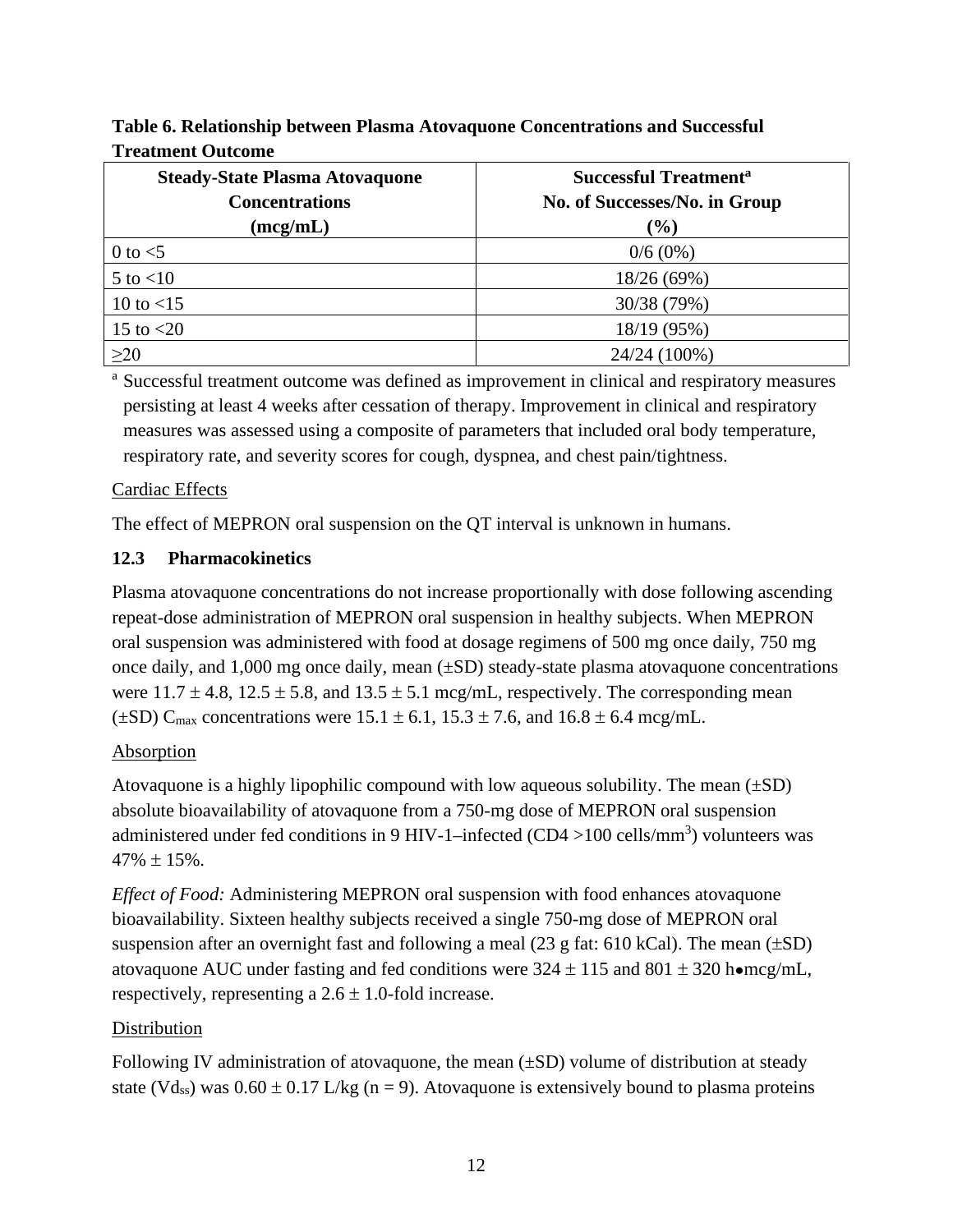(99.9%) over the concentration range of 1 to 90 mcg/mL. In 3 HIV-1–infected children who received 750 mg atovaquone as the tablet formulation 4 times daily for 2 weeks, the cerebrospinal fluid concentrations of atovaquone were 0.04, 0.14, and 0.26 mcg/mL, representing less than 1% of the plasma concentration.

### **Elimination**

The mean ( $\pm$ SD) half-life of atovaquone was 62.5  $\pm$  35.3 hours after IV administration and ranged from  $67.0 \pm 33.4$  to  $77.6 \pm 23.1$  hours following administration of MEPRON oral suspension.

*Metabolism:* The metabolism of atovaquone is unknown.

*Excretion:* Following oral administration of <sup>14</sup>C-labelled atovaguone to healthy subjects, greater than 94% of the dose was recovered as unchanged atovaquone in the feces over 21 days.

### Specific Populations

*Patients with Hepatic or Renal Impairment:* The pharmacokinetics of atovaquone have not been studied in patients with hepatic or renal impairment.

*HIV-Infected Subjects:* When MEPRON oral suspension was administered to 5 HIV-1–infected subjects at a dose of 750 mg twice daily, the mean  $(\pm SD)$  steady-state plasma atovaquone concentration was  $21.0 \pm 4.9$  mcg/mL and mean ( $\pm SD$ ) C<sub>max</sub> was  $24.0 \pm 5.7$  mcg/mL. The mean  $(\pm SD)$  minimum plasma atovaquone concentration  $(C_{min})$  associated with the 750-mg twice-daily regimen was  $16.7 \pm 4.6$  mcg/mL.

In an open-label PCP trial in 18 HIV-1–infected subjects, administration of MEPRON oral suspension 750 mg twice daily with meals resulted in a mean  $(\pm SD)$  steady-state plasma atovaquone concentration of  $22.0 \pm 10.1$  mcg/mL.

The mean (±SD) plasma clearance of atovaquone following IV administration in 9 HIV-1– infected subjects was  $10.4 \pm 5.5$  mL/min  $(0.15 \pm 0.09$  mL/min/kg).

## Drug Interaction Studies

*Rifampin/Rifabutin:* In a trial with 13 HIV-1–infected volunteers, the oral administration of rifampin 600 mg every 24 hours with MEPRON oral suspension 750 mg every 12 hours resulted in a 52%  $\pm$  13% decrease in the mean ( $\pm$ SD) steady-state plasma atovaquone concentration and a  $37\% \pm 42\%$  increase in the mean ( $\pm SD$ ) steady-state plasma rifampin concentration. The half-life of atovaquone decreased from  $82 \pm 36$  hours when administered without rifampin to  $50 \pm 16$  hours with rifampin. In a trial of 24 healthy volunteers, the oral administration of rifabutin 300 mg once daily with MEPRON oral suspension 750 mg twice daily resulted in a 34% decrease in the mean steady-state plasma atovaquone concentration and a 19% decrease in the mean steady-state plasma rifabutin concentration.

*Tetracycline:* Concomitant treatment with tetracycline has been associated with a 40% reduction in plasma concentrations of atovaquone.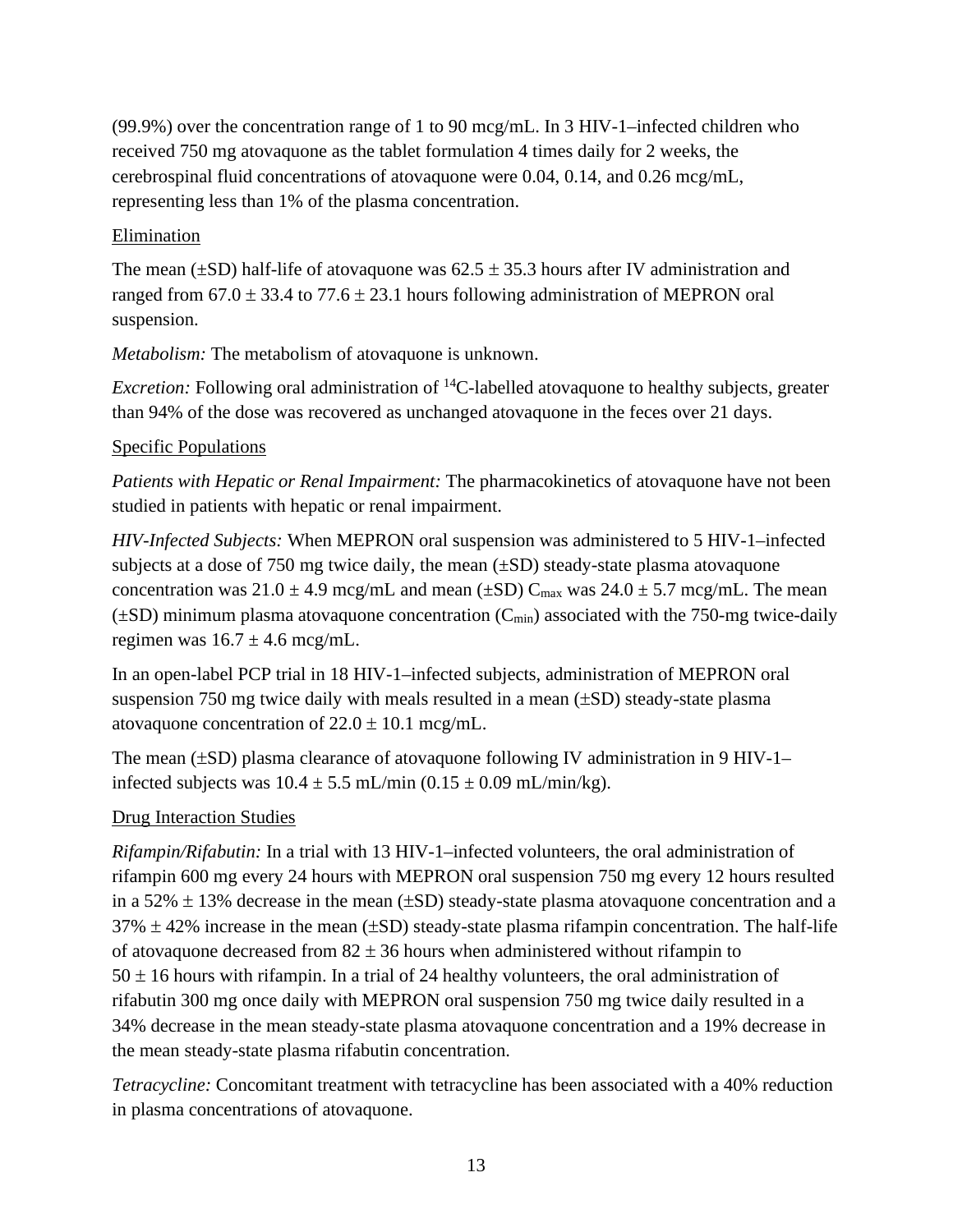*Metoclopramide:* Concomitant treatment with metoclopramide has been associated with a 50% reduction in steady-state atovaquone plasma concentrations.

*Indinavir:* Concomitant administration of atovaquone (750 mg twice daily with food for 14 days) and indinavir (800 mg three times daily without food for 14 days) did not result in any change in the steady-state AUC and  $C_{\text{max}}$  of indinavir, but resulted in a decrease in the  $C_{\text{trough}}$  of indinavir (23% decrease [90% CI: 8%, 35%]).

*Trimethoprim/Sulfamethoxazole (TMP-SMX):* Concomitant administration of MEPRON oral suspension 500 mg once daily (not the approved dosage) and TMP-SMX in 6 HIV-infected adult subjects did not result in significant changes in either atovaquone or TMP-SMX exposure.

*Zidovudine:* The administration of atovaquone tablets 750 mg every 12 hours with zidovudine 200 mg every 8 hours to 14 HIV-1–infected subjects resulted in a  $24\% \pm 12\%$  decrease in zidovudine apparent oral clearance, leading to a  $35\% \pm 23\%$  increase in plasma zidovudine AUC. The glucuronide metabolite:parent ratio decreased from a mean of 4.5 when zidovudine was administered alone to 3.1 when zidovudine was administered with atovaquone tablets. This effect is minor and would not be expected to produce clinically significant events. Zidovudine had no effect on atovaquone pharmacokinetics.

## <span id="page-13-0"></span>**12.4 Microbiology**

## Mechanism of Action

Atovaquone is a hydroxy-1,4-naphthoquinone, an analog of ubiquinone, with antipneumocystis activity. The mechanism of action against *Pneumocystis jirovecii* has not been fully elucidated. In *Plasmodium* species, the site of action appears to be the cytochrome  $bc_1$  complex (Complex III). Several metabolic enzymes are linked to the mitochondrial electron transport chain via ubiquinone. Inhibition of electron transport by atovaquone results in indirect inhibition of these enzymes. The ultimate metabolic effects of such blockade may include inhibition of nucleic acid and adenosine triphosphate (ATP) synthesis.

## Antimicrobial Activity

Atovaquone is active against *P. jirovecii [see Clinical Studies (14)]*.

# Resistance

Phenotypic resistance to atovaquone in vitro has not been demonstrated for *P. jirovecii*. However, in 2 subjects who developed PCP after prophylaxis with atovaquone, DNA sequence analysis identified mutations in the predicted amino acid sequence of *P. jirovecii* cytochrome *b* (a likely target site for atovaquone). The clinical significance of this is unknown.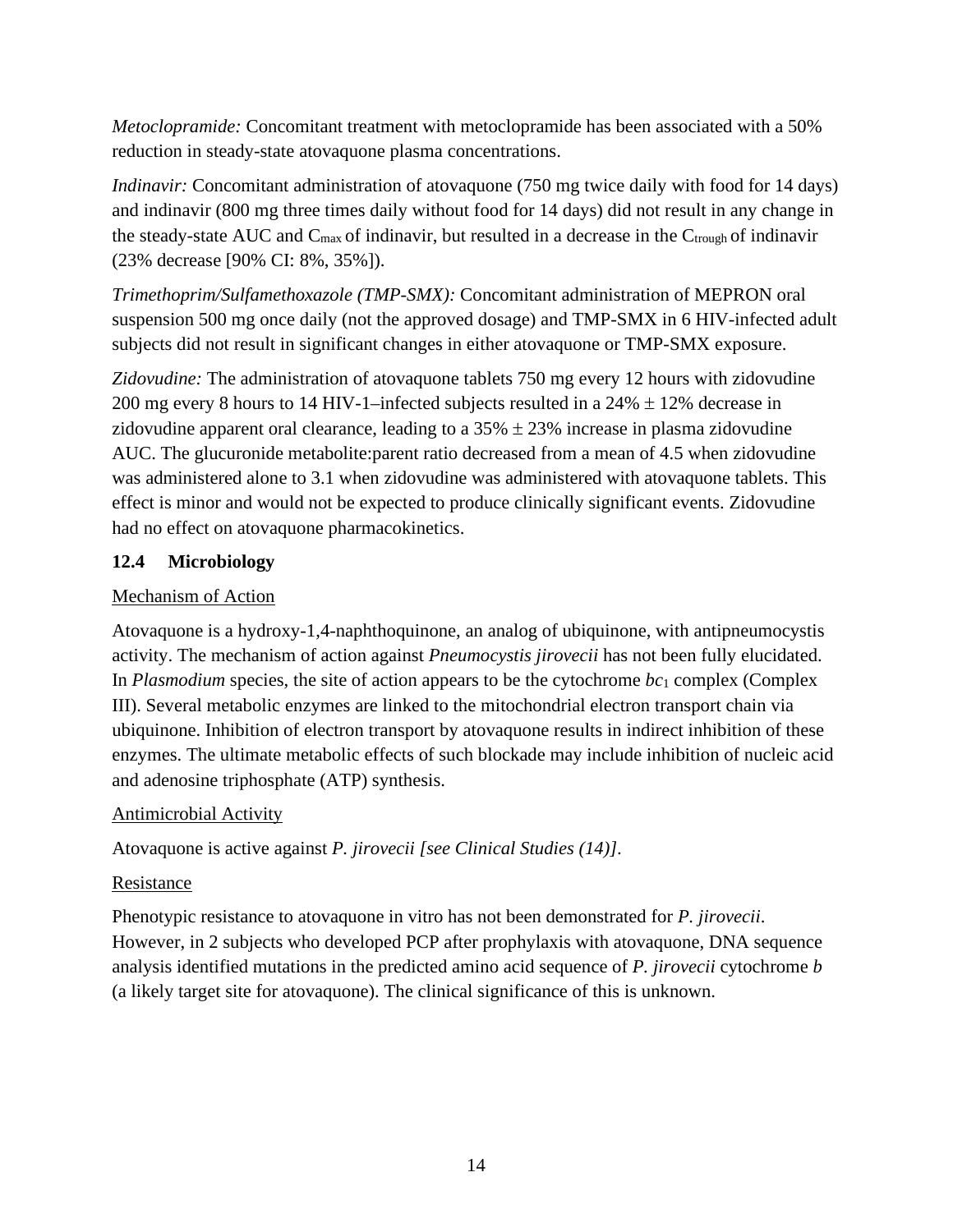## <span id="page-14-0"></span>**13 NONCLINICAL TOXICOLOGY**

## <span id="page-14-1"></span>**13.1 Carcinogenesis, Mutagenesis, Impairment of Fertility**

Carcinogenicity studies in rats were negative; 24-month studies in mice (dosed with 50, 100, or 200 mg/kg/day) showed treatment-related increases in incidence of hepatocellular adenoma and hepatocellular carcinoma at all doses tested, which correlated with 1.4 to 3.6 times the average steady-state plasma concentrations in humans during acute treatment of PCP. Atovaquone was negative with or without metabolic activation in the Ames *Salmonella* mutagenicity assay, the mouse lymphoma mutagenesis assay, and the cultured human lymphocyte cytogenetic assay. No evidence of genotoxicity was observed in the in vivo mouse micronucleus assay.

## Impairment of Fertility

Atovaquone administered by oral gavage in doses of 100, 300, or 1,000 mg/kg/day to adult male rats from 73 days prior to mating until 20 days after mating and to adult female rats from 14 days prior to mating until LD20 did not impair male or female fertility or early embryonic development at doses up to 1,000 mg/kg/day corresponding to plasma exposures of approximately 3 times the estimated human exposure based on steady-state plasma concentrations.

## <span id="page-14-2"></span>**14 CLINICAL STUDIES**

## <span id="page-14-3"></span>**14.1 Prevention of PCP**

The indication for prevention of PCP is based on the results of 2 clinical trials comparing MEPRON oral suspension with dapsone or aerosolized pentamidine in HIV-1–infected adolescent (aged 13 to 18 years) and adult subjects at risk of PCP (CD4 count  $\langle 200 \text{ cells/mm}^3 \rangle$  or a prior episode of PCP) and unable to tolerate TMP-SMX.

## Dapsone Comparative Trial

This open-label trial enrolled 1,057 subjects, randomized to receive MEPRON oral suspension 1,500 mg once daily (n = 536) or dapsone 100 mg once daily (n = 521). The majority of subjects were white (64%), male (88%), and receiving prophylaxis for PCP at randomization (73%); the mean age was 38 years. Median follow-up was 24 months. Subjects randomized to the dapsone arm who were seropositive for *Toxoplasma gondii* and had a CD4 count <100 cells/mm<sup>3</sup> also received pyrimethamine and folinic acid. PCP event rates are shown in Table 7. Mortality rates were similar.

## Aerosolized Pentamidine Comparative Trial

This open-label trial enrolled 549 subjects, randomized to receive MEPRON oral suspension 1,500 mg once daily (n = 175), MEPRON oral suspension 750 mg once daily (n = 188), or aerosolized pentamidine 300 mg once monthly ( $n = 186$ ). The majority of subjects were white (79%), male (92%), and were primary prophylaxis patients at enrollment (58%); the mean age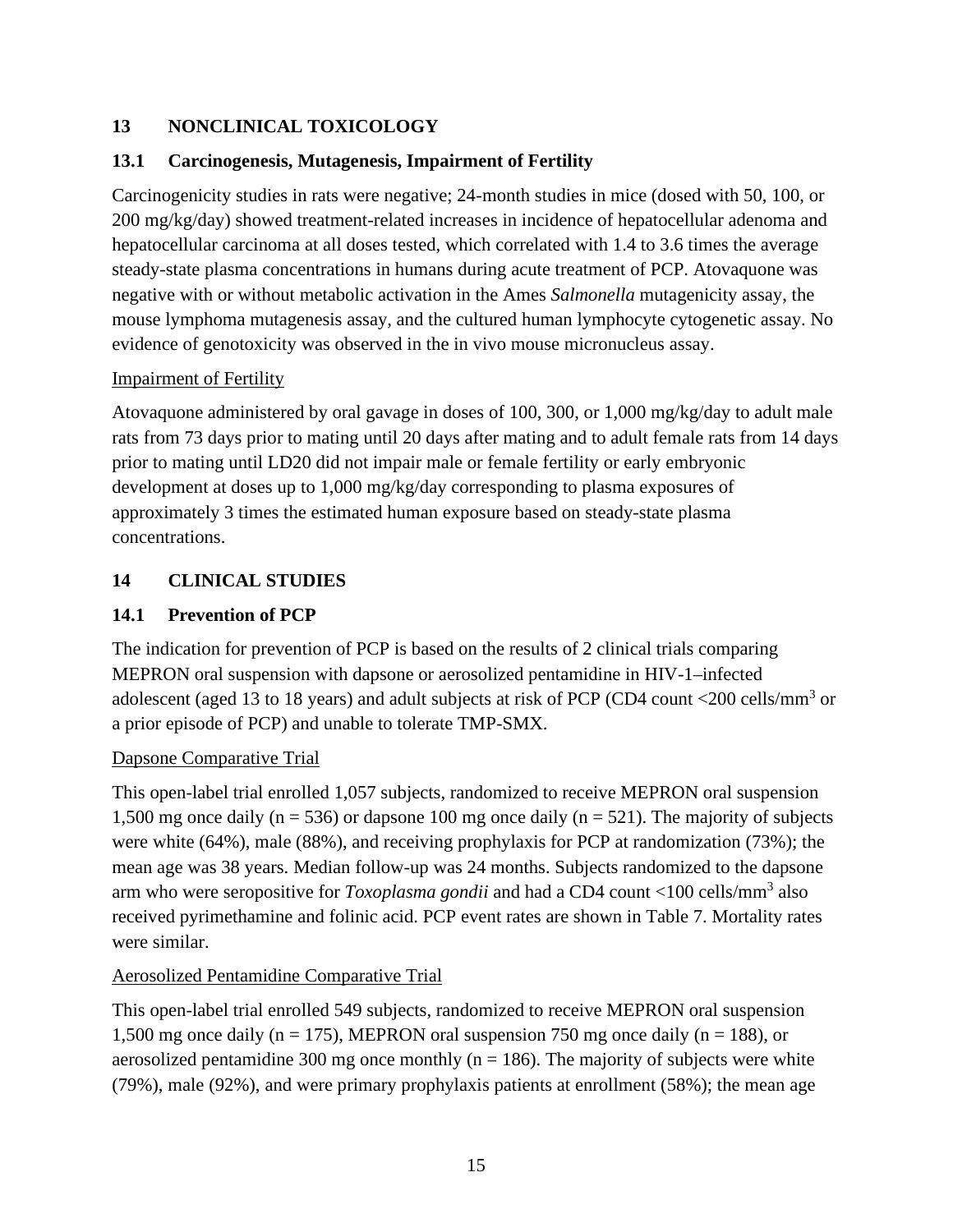was 38 years. Median follow-up was 11.3 months. The results of the PCP event rates appear in Table 7. Mortality rates were similar among the groups.

|                            | Trial 1           |                |                   |                   |                    |
|----------------------------|-------------------|----------------|-------------------|-------------------|--------------------|
|                            | <b>MEPRON</b>     |                | <b>MEPRON</b>     |                   |                    |
|                            | Oral              |                | Oral              | Oral              | <b>Aerosolized</b> |
|                            | <b>Suspension</b> | <b>Dapsone</b> | <b>Suspension</b> | <b>Suspension</b> | <b>Pentamidine</b> |
|                            | $1,500$ mg/day    | $100$ mg/day   | $750$ mg/day      | $1,500$ mg/day    | 300 mg/month       |
| <b>Assessment</b>          | $(n = 527)$       | $(n = 510)$    | $(n = 188)$       | $(n = 172)$       | $(n = 169)$        |
| $\%$                       | 15                | 19             | 23                | 18                | 17                 |
| Relative Risk <sup>b</sup> | 0.77              |                | 1.47              | 1.14              |                    |
| $(CI)^c$                   | (0.57, 1.04)      |                | (0.86, 2.50)      | (0.63, 2.06)      |                    |

**Table 7. Confirmed or Presumed/Probable PCP Events (As-Treated Analysis)a**

<sup>a</sup> Those events occurring during or within 30 days of stopping assigned treatment.

 $b$  Relative risk <1 favors MEPRON and values >1 favor comparator. Trial results did not show superiority of MEPRON to the comparator.

 $\epsilon$ . The confidence level of the interval for the dapsone comparative trial was 95% and for the pentamidine comparative trial was 97.5%.

An analysis of all PCP events (intent-to-treat analysis) for both trials showed results similar to those shown in Table 7.

## <span id="page-15-0"></span>**14.2 Treatment of PCP**

The indication for treatment of mild-to-moderate PCP is based on the results of 2 efficacy trials: a randomized, double-blind trial comparing MEPRON tablets with TMP-SMX in subjects with HIV/AIDS and mild-to-moderate PCP (defined in the protocol as  $[(A-a)DO<sub>2</sub>] \le 45$  mm Hg and  $PaO<sub>2</sub> \ge 60$  mm Hg on room air) and a randomized open-label trial comparing MEPRON tablets with IV pentamidine isethionate in subjects with mild-to-moderate PCP who could not tolerate trimethoprim or sulfa antimicrobials. Both trials were conducted with the tablet formulation using 750 mg 3 times daily. Results from these efficacy trials established a relationship between plasma atovaquone concentrations and successful outcome. Successful outcome was defined as improvement in clinical and respiratory measures persisting at least 4 weeks after cessation of therapy *[see Clinical Pharmacology (12.2)]*.

## TMP-SMX Comparative Trial

This double-blind, randomized trial compared the safety and efficacy of MEPRON tablets with that of TMP-SMX for the treatment of subjects with HIV/AIDS and histologically confirmed PCP. Only subjects with mild-to-moderate PCP were eligible for enrollment.

A total of 408 subjects were enrolled into the trial. The majority of subjects were white (66%) and male (95%); the mean age was 36 years. Eighty-six subjects without histologic confirmation of PCP were excluded from the efficacy analyses. Of the 322 subjects with histologically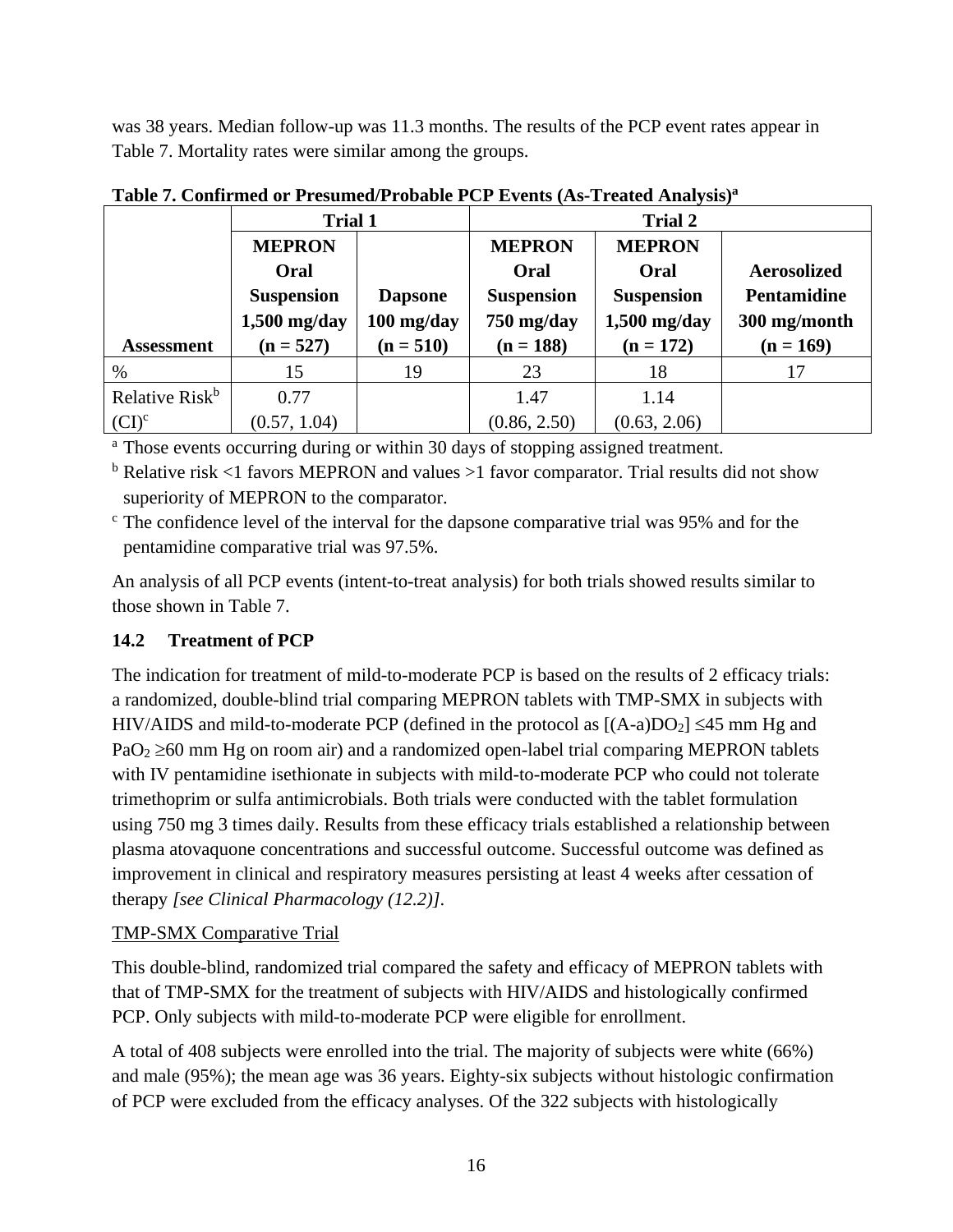confirmed PCP, 160 were randomized to receive 750 mg MEPRON (three 250-mg tablets) 3 times daily for 21 days and 162 were randomized to receive 320 mg TMP plus 1,600 mg SMX 3 times daily for 21 days. Therapy success was defined as improvement in clinical and respiratory measures persisting at least 4 weeks after cessation of therapy. Improvement in clinical and respiratory measures was assessed using a composite of parameters that included oral body temperature, respiratory rate, severity scores for cough, dyspnea, and chest pain/tightness. Therapy failures included lack of response, treatment discontinuation due to an adverse experience, and unevaluable.

There was a significant difference  $(P = 0.03)$  in mortality rates between the treatment groups favoring TMP-SMX. Among the 322 subjects with confirmed PCP, 13 of 160 (8%) subjects treated with MEPRON and 4 of 162 (2.5%) subjects receiving TMP-SMX died during the 21-day treatment course or 8-week follow-up period. In the intent-to-treat analysis for all 408 randomized subjects, there were 16 (8%) deaths among subjects treated with MEPRON and 7 (3.4%) deaths among subjects treated with TMP-SMX (*P* = 0.051). Of the 13 subjects with confirmed PCP and treated with MEPRON who died, 4 died of PCP and 5 died with a combination of bacterial infections and PCP; bacterial infections did not appear to be a factor in any of the 4 deaths among TMP-SMX–treated subjects.

A correlation between plasma atovaquone concentrations and death demonstrated that subjects with lower plasma concentrations were more likely to die. For those subjects for whom Day 4 plasma atovaquone concentration data are available, 5 (63%) of 8 subjects with concentrations  $\leq$ 5 mcg/mL died during participation in the trial. However, only 1 (2.0%) of the 49 subjects with Day 4 plasma atovaquone concentrations ≥5 mcg/mL died.

Sixty-two percent of subjects on MEPRON and 64% of subjects on TMP-SMX were classified as protocol-defined therapy successes (Table 8).

|                                        | Number of Subjects (%) |                       |             |                |  |  |
|----------------------------------------|------------------------|-----------------------|-------------|----------------|--|--|
|                                        |                        | <b>MEPRON Tablets</b> |             | <b>TMP-SMX</b> |  |  |
| <b>Outcome of Therapy</b> <sup>a</sup> | $(n = 160)$            |                       | $(n = 162)$ |                |  |  |
| Therapy success                        | 99                     | 62%                   | 103         | 64%            |  |  |
| Therapy failure due to:                |                        |                       |             |                |  |  |
| -Lack of response                      | 28                     | 17%                   | 10          | 6%             |  |  |
| -Adverse reaction                      | 11                     | 7%                    | 33          | 20%            |  |  |
| -Unevaluable                           | 22                     | 14%                   | 16          | 10%            |  |  |
| Required alternate PCP                 | 55                     | 34%                   | 55          | 34%            |  |  |
| therapy during trial                   |                        |                       |             |                |  |  |

## **Table 8. Outcome of Treatment for PCP-Positive Subjects Enrolled in the TMP-SMX Comparative Trial**

<sup>a</sup> As defined by the protocol and described in trial description above.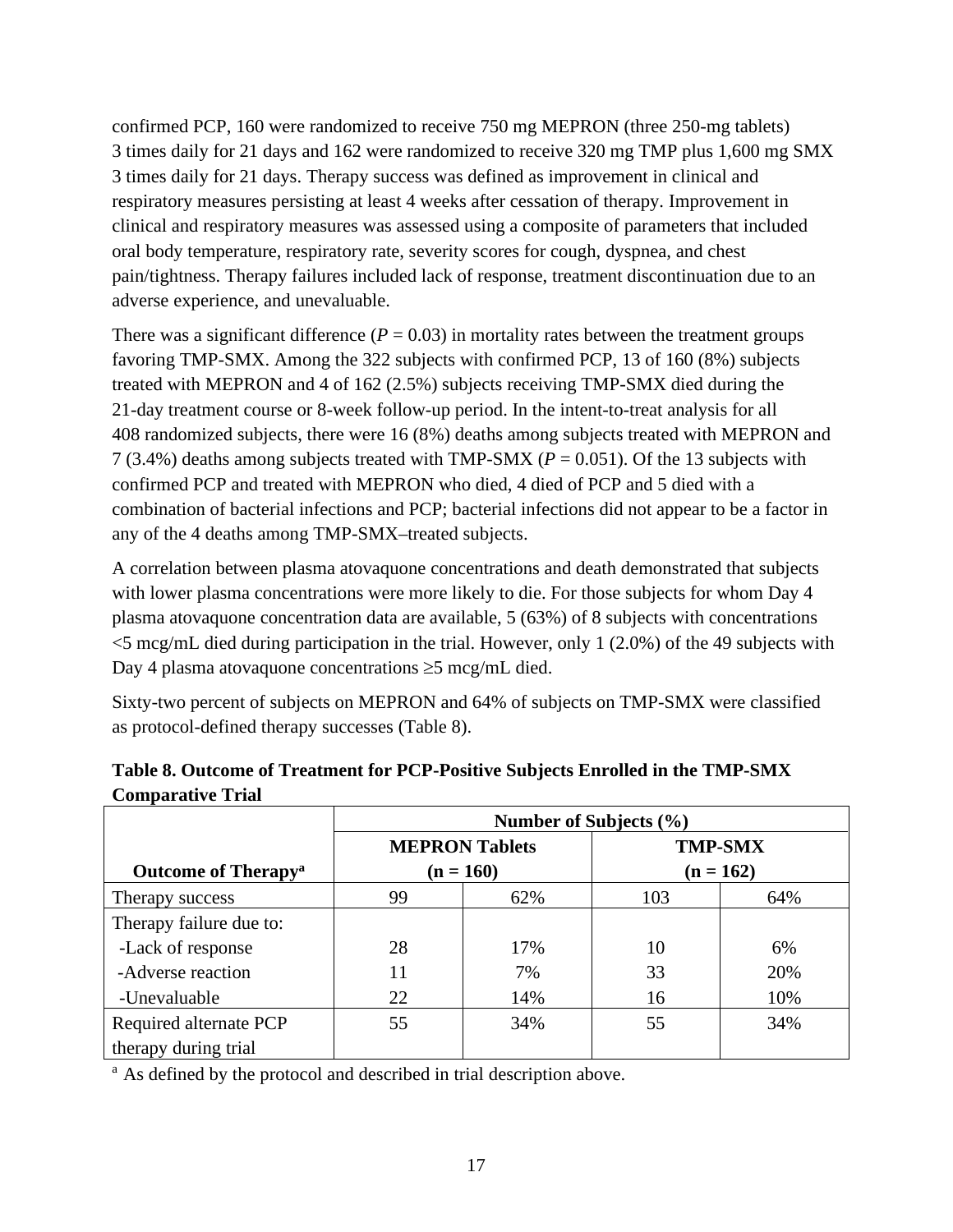The failure rate due to lack of response was significantly higher for subjects receiving MEPRON, while the failure rate due to an adverse reaction was significantly higher for subjects receiving TMP-SMX.

#### Pentamidine Comparative Trial

This unblinded, randomized trial was designed to compare the safety and efficacy of MEPRON with that of pentamidine for the treatment of histologically-confirmed mild or moderate PCP in subjects with HIV/AIDS. Approximately 80% of the subjects either had a history of intolerance to trimethoprim or sulfa antimicrobials (the primary therapy group) or were experiencing intolerance to TMP-SMX with treatment of an episode of PCP at the time of enrollment in the trial (the salvage treatment group). A total of 174 subjects were enrolled into the trial. Subjects were randomized to receive MEPRON 750 mg (three 250-mg tablets) 3 times daily for 21 days or pentamidine isethionate 3- to 4-mg/kg single IV infusion daily for 21 days. The majority of subjects were white (72%) and male (97%); the mean age was approximately 37 years. Thirty-nine subjects without histologic confirmation of PCP were excluded from the efficacy analyses. Of the 135 subjects with histologically-confirmed PCP, 70 were randomized to receive MEPRON and 65 to pentamidine. One hundred and ten (110) of these were in the primary therapy group and 25 were in the salvage therapy group. One subject in the primary therapy group randomized to receive pentamidine did not receive trial medication.

There was no difference in mortality rates between the treatment groups. Among the 135 subjects with confirmed PCP, 10 of 70 (14%) subjects receiving MEPRON and 9 of 65 (14%) subjects receiving pentamidine died during the 21-day treatment course or 8-week follow-up period. In the intent-to-treat analysis for all subjects, there were 11 (12.5%) deaths among those treated with MEPRON and 12 (14%) deaths among those treated with pentamidine. Among subjects for whom Day 4 plasma atovaquone concentrations were available, 3 of 5 (60%) subjects with concentrations <5 mcg/mL died during participation in the trial. However, only 2 of 21 (9%) subjects with Day 4 plasma concentrations ≥5 mcg/mL died. The therapeutic outcomes for the 134 subjects who received trial medication in this trial are presented in Table 9.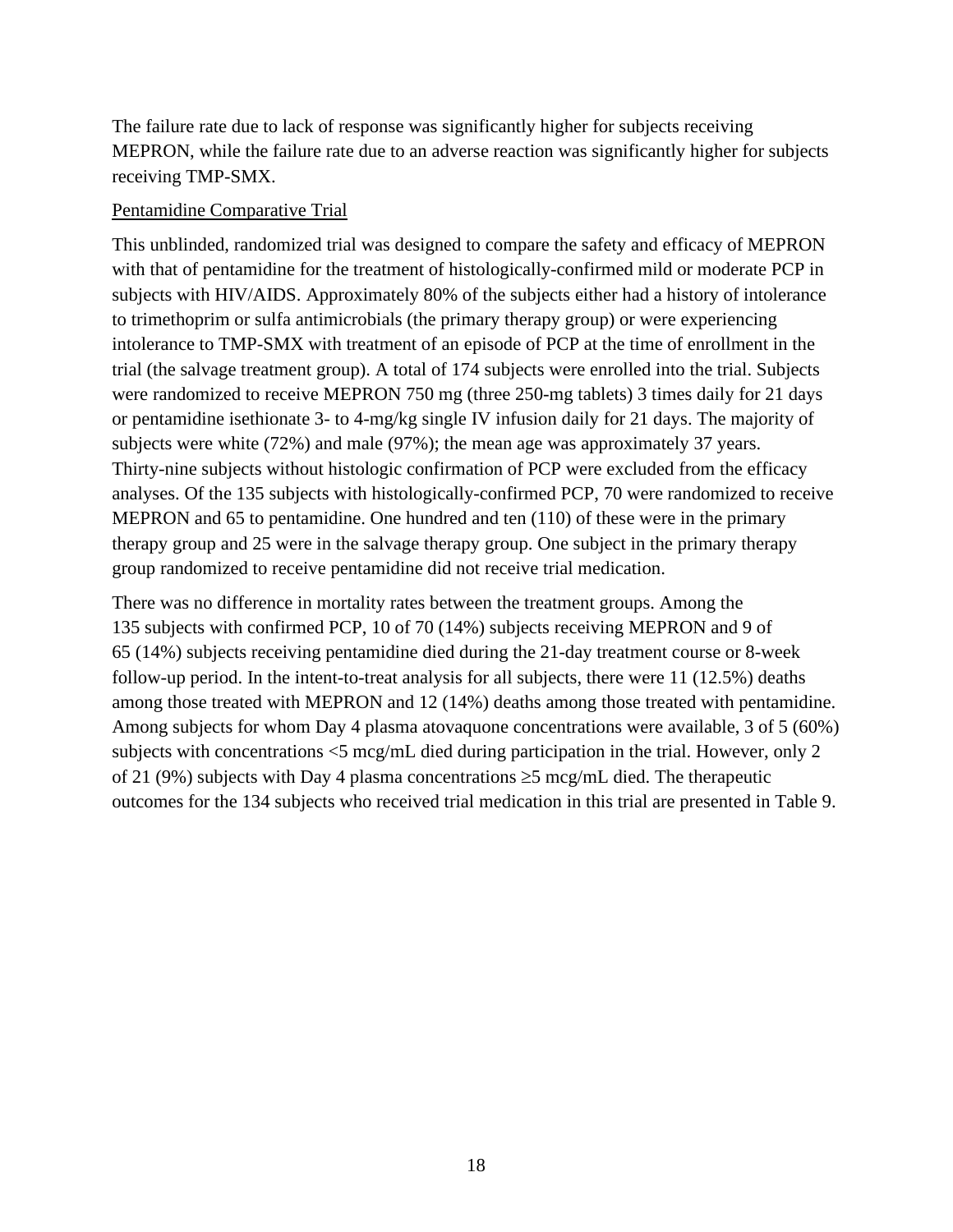|                                | <b>Primary Treatment</b> |      |                |     | <b>Salvage Treatment</b> |     |                    |     |
|--------------------------------|--------------------------|------|----------------|-----|--------------------------|-----|--------------------|-----|
|                                | <b>MEPRON</b>            |      | Pentamidine    |     | <b>MEPRON</b>            |     | <b>Pentamidine</b> |     |
| <b>Outcome of Therapy</b>      | $(n = 56)$               |      | $(n = 53)$     |     | $(n = 14)$               |     | $(n = 11)$         |     |
| Therapy success                | 32                       | 57%  | 21             | 40% | 13                       | 93% |                    | 64% |
| Therapy failure due to:        |                          |      |                |     |                          |     |                    |     |
| -Lack of response              | 16                       | 29%  | 9              | 17% | 0                        |     | 0                  |     |
| -Adverse reaction              | 2                        | 3.6% | 19             | 36% | $\Omega$                 |     | 3                  | 27% |
| -Unevaluable                   | 6                        | 11%  | $\overline{4}$ | 8%  |                          | 7%  |                    | 9%  |
| Required alternate PCP therapy | 19                       | 34%  | 29             | 55% | $\Omega$                 |     | $\overline{4}$     | 36% |
| during trial                   |                          |      |                |     |                          |     |                    |     |

**Table 9. Outcome of Treatment for PCP-Positive Subjects (%) Enrolled in the Pentamidine Comparative Trial**

## <span id="page-18-0"></span>**16 HOW SUPPLIED/STORAGE AND HANDLING**

MEPRON oral suspension (bright yellow, citrus-flavored) containing 750 mg atovaquone per 5 mL.

- Bottle of 210 mL with child-resistant cap (NDC 0173-0665-18). Store at 15°C to 25°C (59°F to 77°F). *Do not freeze*. Dispense in tight container as defined in USP.
- 5-mL child-resistant foil pouch unit dose pack of 42 (NDC 0173-0547-00). Store at 15<sup>o</sup>C to 25°C (59°F to 77°F). *Do not freeze*.

## <span id="page-18-1"></span>**17 PATIENT COUNSELING INFORMATION**

Administration Instructions

Instruct patients to:

- Ensure the prescribed dose of MEPRON oral suspension is taken as directed.
- Take their daily doses of MEPRON oral suspension with food, as food will significantly improve the absorption of the drug.
- Shake MEPRON oral suspension gently before use each time.

## Lactation

Instruct mothers with HIV-1 infection not to breastfeed because HIV-1 can be passed to the baby in the breast milk *[see Use in Specific Populations (8.2)]*.

Trademarks are owned by or licensed to the GSK group of companies.